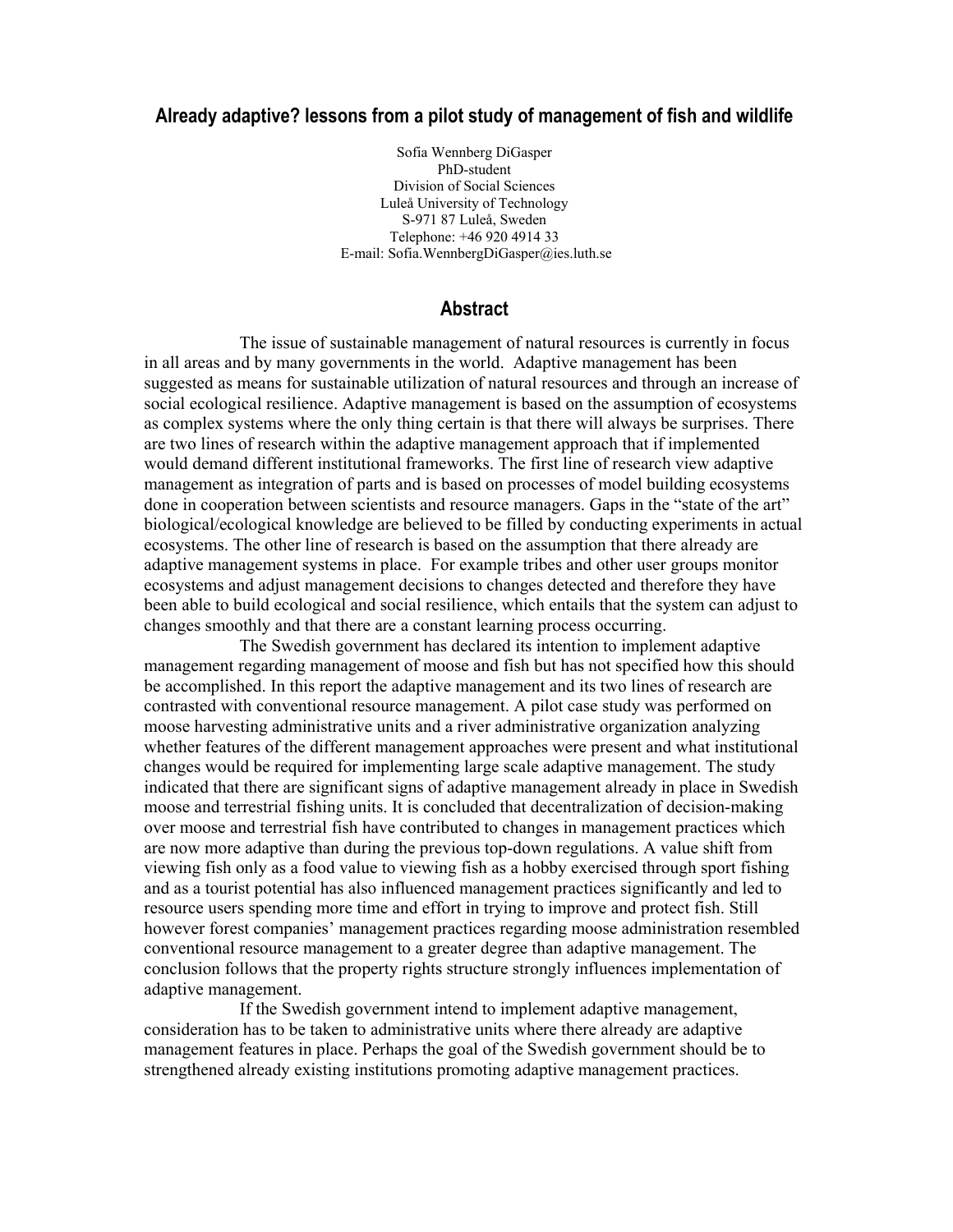Sofia Wennberg DiGasper Luleå University of Technology

#### **Already Adaptive? Lessons from a pilot study of management of fish and wildlife**

**Sofia Wennberg DiGasper**  PhD-student Division of Social Sciences Luleå University of Technology S-971 87 Luleå, Sweden Telephone: +46 920 491 433 E-mail: Sofia.WennbergDiGasper@ies.luth.se

At the Johannesburg World Summit on Sustainable Development in 2002, a political declaration and an implementation plan for sustainable development was adopted (Regeringens skrivelse 2001/02:173). Sustainability has been defined as using resources in such manner as not to risk future generations' abilities to utilize them (Feeny et al. 1990). One aspect of sustainability is how natural resources such as species with diverse utilization values can be managed as to ensure sustainability. For many people, fishing and hunting are recreational sports with strong appeals. However, moose, for example cause grazing damage on forestry land which decreases the value of the forest. A problem facing many governments therefore is how to manage resources sustainably while ensuring that various actors' interests are taken into consideration. This is perhaps not the easiest task since the interests of diverse actors often conflict.

The Swedish authorities have in several official reports proposed an adaptive management approach in order to ensure sustainable resource use in oceans, terrestrial waters and regarding wildlife (SOU 2003:72; EPA rapport 5301). An international review of Swedish wildlife research suggested that large-scale adaptive management experiments should be performed in order to improve wildlife management (EPA rapport 5179). As a result, the Swedish wildlife and fish management is clearly changing direction as to the way management is performed. What does adaptive management entail? How does this management approach differ from conventional resource management?

The development of new ecological theories and concepts and the apparent limitations of conventional resource management contributed to the emergence of the adaptive management approach. In the mid-1970's, an interdisciplinary team of biologists and system analysts defined the adaptive management approach and their work was published in 1978 by Canadian ecological theorist C. S. Holling (Lee 1993). It was emphasized that ecosystems are complex non-linear systems which entail that the only certainty is uncertainty and that management strategies have to accept this as an integral part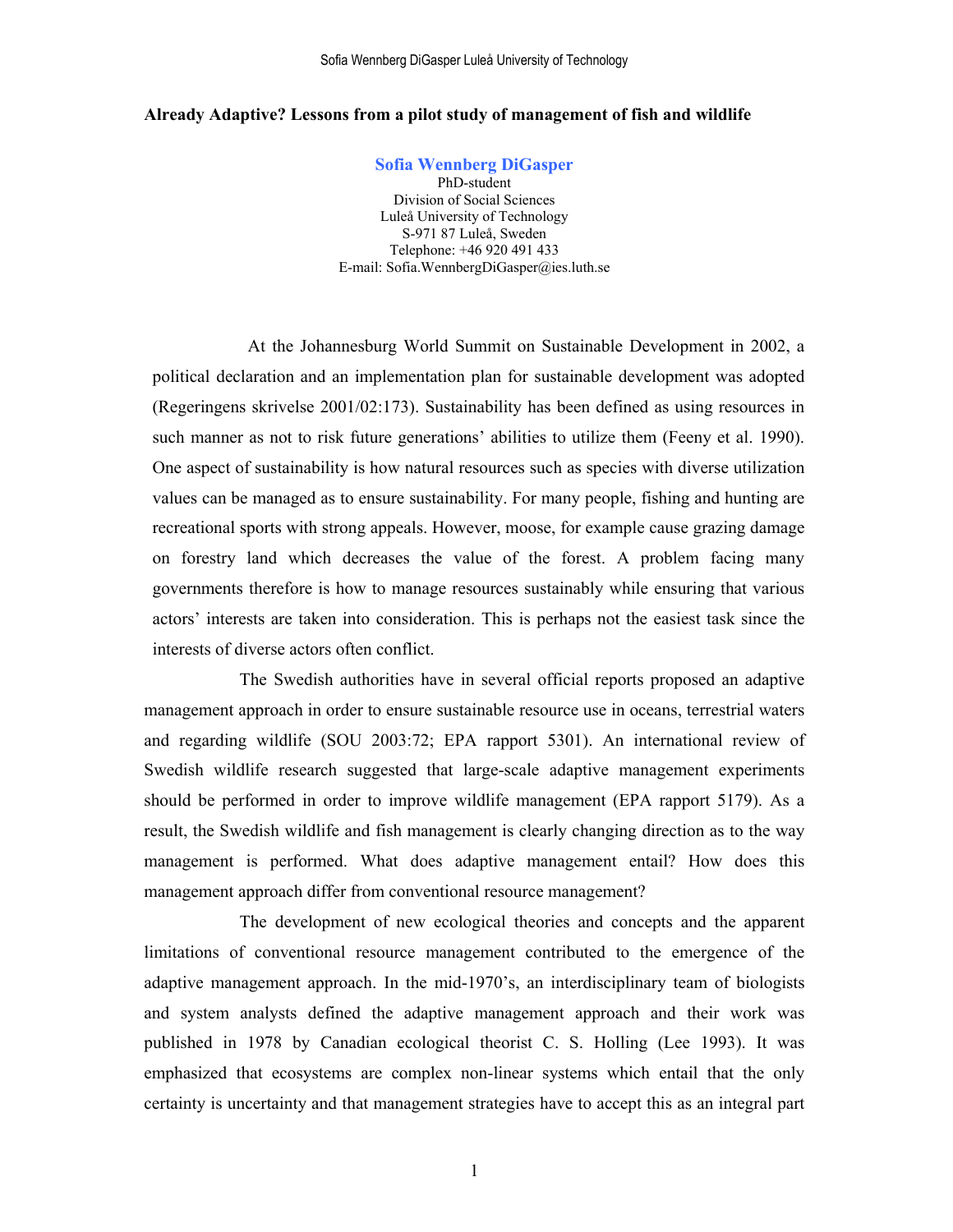of the ecological system (Folke 2002). In difference, conventional resource management is characterized by the idea of command and control over resources, with the goal to maximize sustainable yields of a resource. Scientists and resource managers need to cooperate in order to establish ecosystem models. These contribute to problem clarification and elimination of unproductive options (Walters 1997). Perhaps the most important result that model building can accomplish is disclosing gaps in the "state of the art" biological and ecological knowledge. The "missing" information can be obtained by implementing large-scale focused experiments in the ecosystems. The experiments lead to increased knowledge of the ecosystem and therefore, also improve the chances for selecting appropriate policies in the future (Walters 1997).

The role of local resource users is debated among scholars. However, it seems as if the foremost concern is that local resource users do not impede implementation of ideas established by scientists and resource managers (Gunderson 1998; Lee 1999). Gunderson has expressed concern regarding stakeholders' lack of technical knowledge and the risk of replacing uncertainties in ecosystems with institutional processes, such as community based management where science is completely ignored (Gunderson 1998). The view of the local resource users as having a passive role is more in line with a top down management structure as is the practice in conventional resource management. Lee claims that "…adaptive management appears to be a "top-down" tool, useful primarily when there is a unitary ruling interest able to choose hypotheses and test them (Lee 1999)".

Another feature of the adaptive management approach is the realization of interconnectedness between ecological and social systems. For example, Walters and Holling realized that if economic systems were not taken into account it could jeopardize "purely" ecological solutions (Walters 1986). The adaptive management approach has been applied successfully in, for example: the Everglades (Gunderson, Holling, and Light 1995), and waterfowl management in USA (Johnson 1999).

However, other researchers have focused on locating adaptive systems that exists where communities have managed to use resources sustainably (Berkes 2003; Berkes 1998; Berkes and Folke 1998). The difference has been described in the following way;

> The first [view] involves rethinking resource management science in a world of uncertainty and surprise, using systems approach and adaptive management (Holling 1978; 1986; Walters 1986; Lee 1993). The second involves rethinking resource management social science by focusing on cultural capital (as an integral part of a triad with economic capital and natural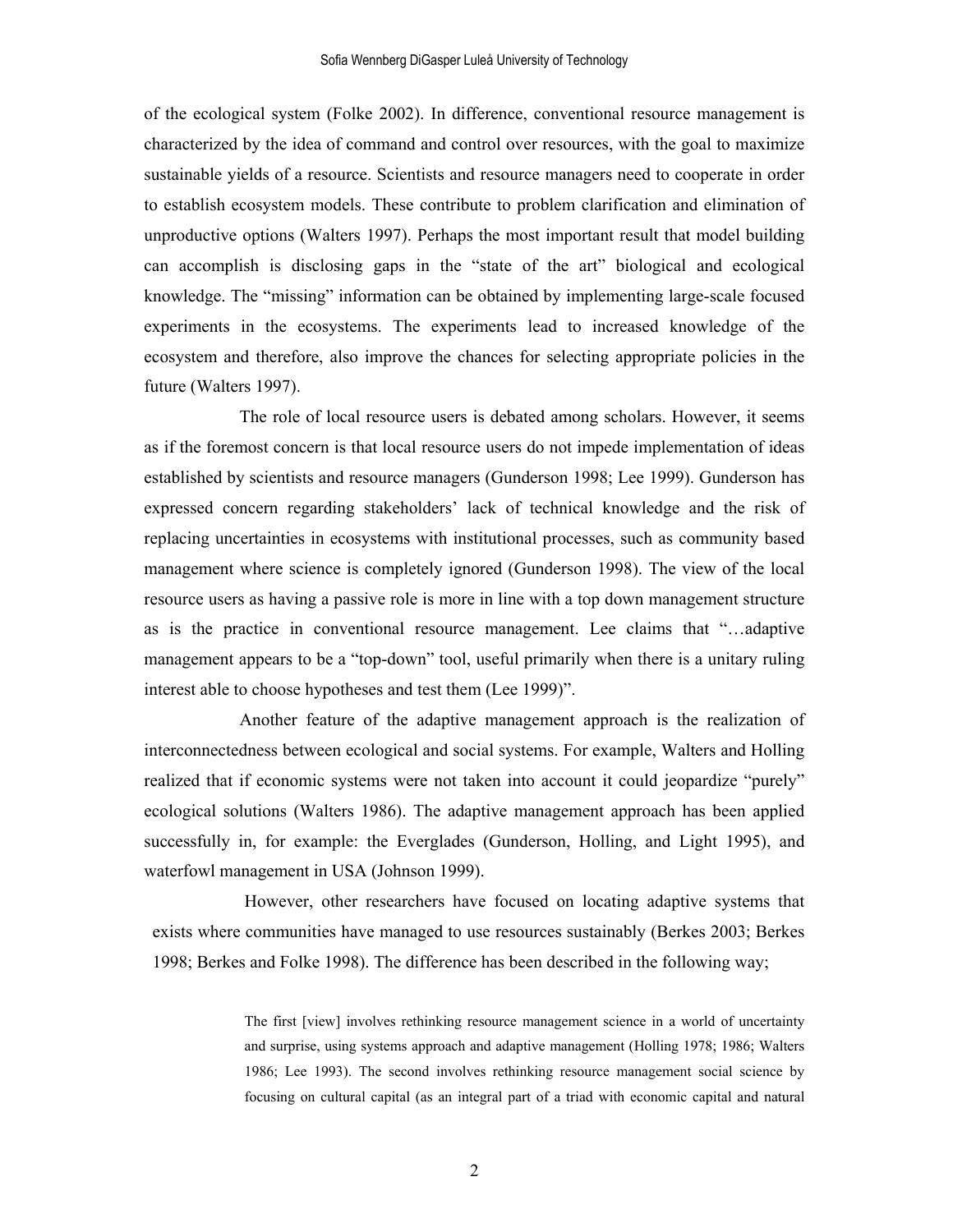capital), and on property-rights system (Berkes and Folke 1994a; 1994b) (Holling, Berkes, and Folke 1998).

Research focus has been on local resource users and their ability to manage resources sustainably due to, among other things, their ecological knowledge. One important aspect is whether local resource users have managed to build social-ecological resilience by adapting to ecosystem changes. Social-ecological resilience has been defined as;

> 1) the amount of disturbance a system can absorb and still remain within the same state of domain of attraction,

> 2) the degree to which the system is capable of self-organization (versus lack of organization, or organization forced by external factors) and,

> 3) the degree to which the system can build and increase the capacity for learning and adaptation (http://www.resalliance.org/ev.php).

Since there is evidence of existing adaptive management systems it is critical to examine whether this also might be the case in Swedish moose and terrestrial fish management systems. For example, Olsson and Folke (Olsson and Folke 2001) found an adaptive management system managing cray fishing in Lake Racken in southern Sweden. Is it possible that there are adaptive management systems regarding terrestrial fish and wildlife? If local resource users have already established adaptive management systems perhaps the public authorities should support these systems by for example, financial aid or expertise knowledge.

### *Aim:*

The aim of this paper is to find out to what extent there already are adaptive management systems in place in the Swedish moose and terrestrial fish management systems. The Swedish authorities' interpretation of the adaptive management approach seems to be influenced mainly by Hollings and his colleagues' definition of the approach and not by Berkes and Folke's line of research of existing adaptive management systems. It is likely that these two interpretations of adaptive management require different institutions therefore it is crucial to be clear as to what kind of system will be more successful when implemented in an already existing institutional framework. Walters and his colleagues' line of research have more similarities to a top down management system while the other line of research requires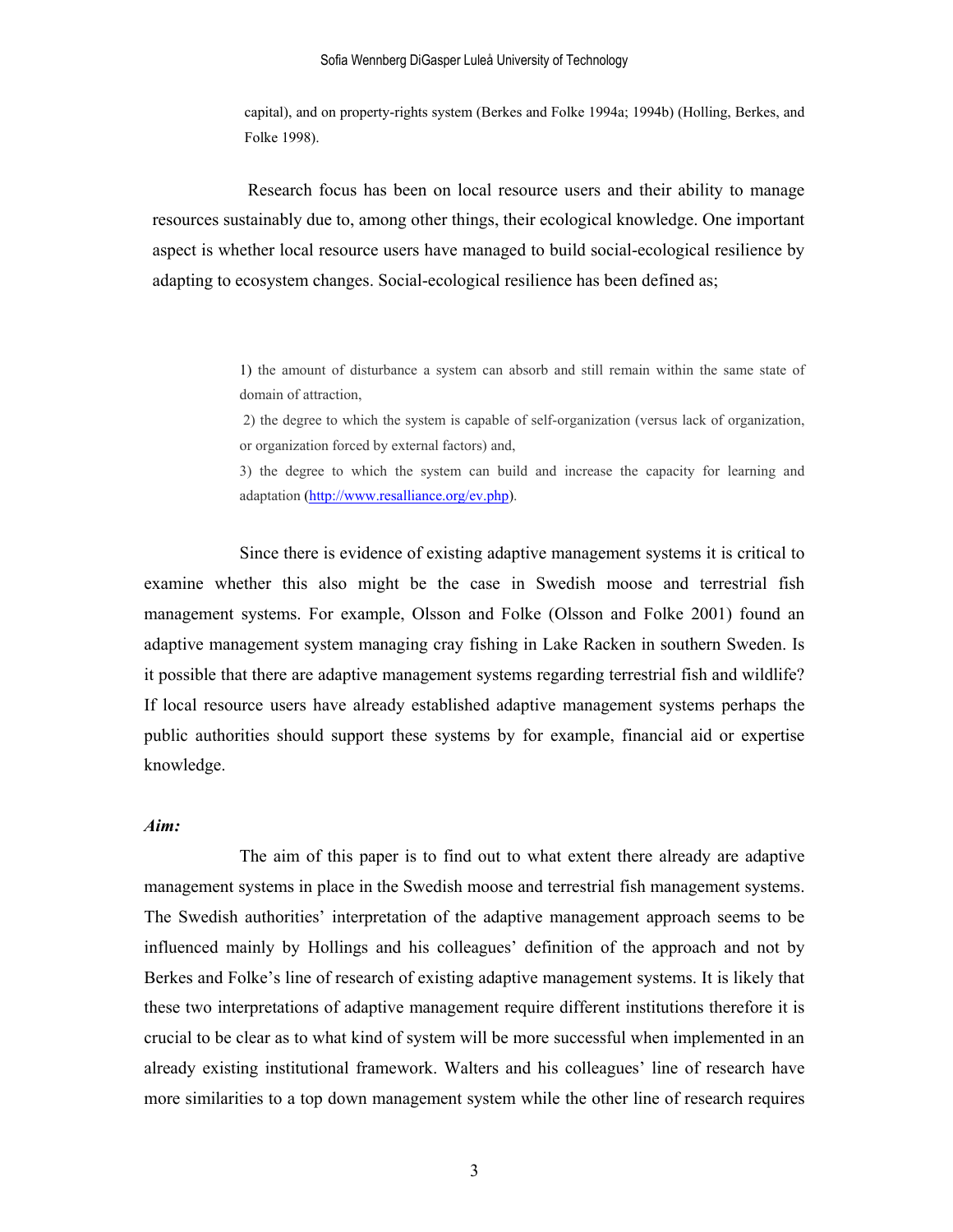a bottom up management system. What are the institutional prerequisites for the adaptive management approach as described by Berkes and his colleagues? The second aim is to generate hypotheses for further research.

 This paper is organized in the following way; first, the investigating method will be introduced to be followed by a description of the case studies. The Swedish legal framework will thereafter be described. Central features of the adaptive management approach will be described briefly and the results from the case studies will be introduced. Finally, an analysis and a discussion regarding the results of this study will be presented.

## *Method:*

 This paper is based on the findings of a pilot study investigating to what extent adaptive management systems are in place regarding moose and terrestrial fish in Sweden. Three cases has been investigated; *two moose management systems* and one *terrestrial fish management system*. One of the moose management systems is constituted of privately owned land and the other is owned by a forest company. The pilot case studies were chosen in part due to their geographical location. All the cases are situated in Norrbotten County in northern Sweden which is rich in wildlife and fish. Informational interviews were performed with employees at the County Administrative Board in Norrbotten County (CAB) and representatives of various interest organizations. Also, documents pertaining to this area were reviewed. Semi-structured interviews were conducted with representatives of different management systems of fish and moose. A representative of a municipality river council that also is a representative of the river management system for an entire river was interviewed. The *forest company* employs a forest manager for Norrbotten County and seven district managers who are placed throughout the county. The forest manager, one district manager, and a hunting team leader managing hunting on the forest company land were interviewed. The chairman of the *private moose management system* was interviewed, as well.

## *Case Studies:*

 The *terrestrial fish management system* manages an entire river. Owners of fishing rights, along the river, have voluntarily transferred their management rights to fishing councils in the municipalities, (the river stretches over four municipalities). There is ca: six to eight people in the municipality fishing councils and these represents villages, forest companies and the municipality. In 2002, a fishery management system for the entire river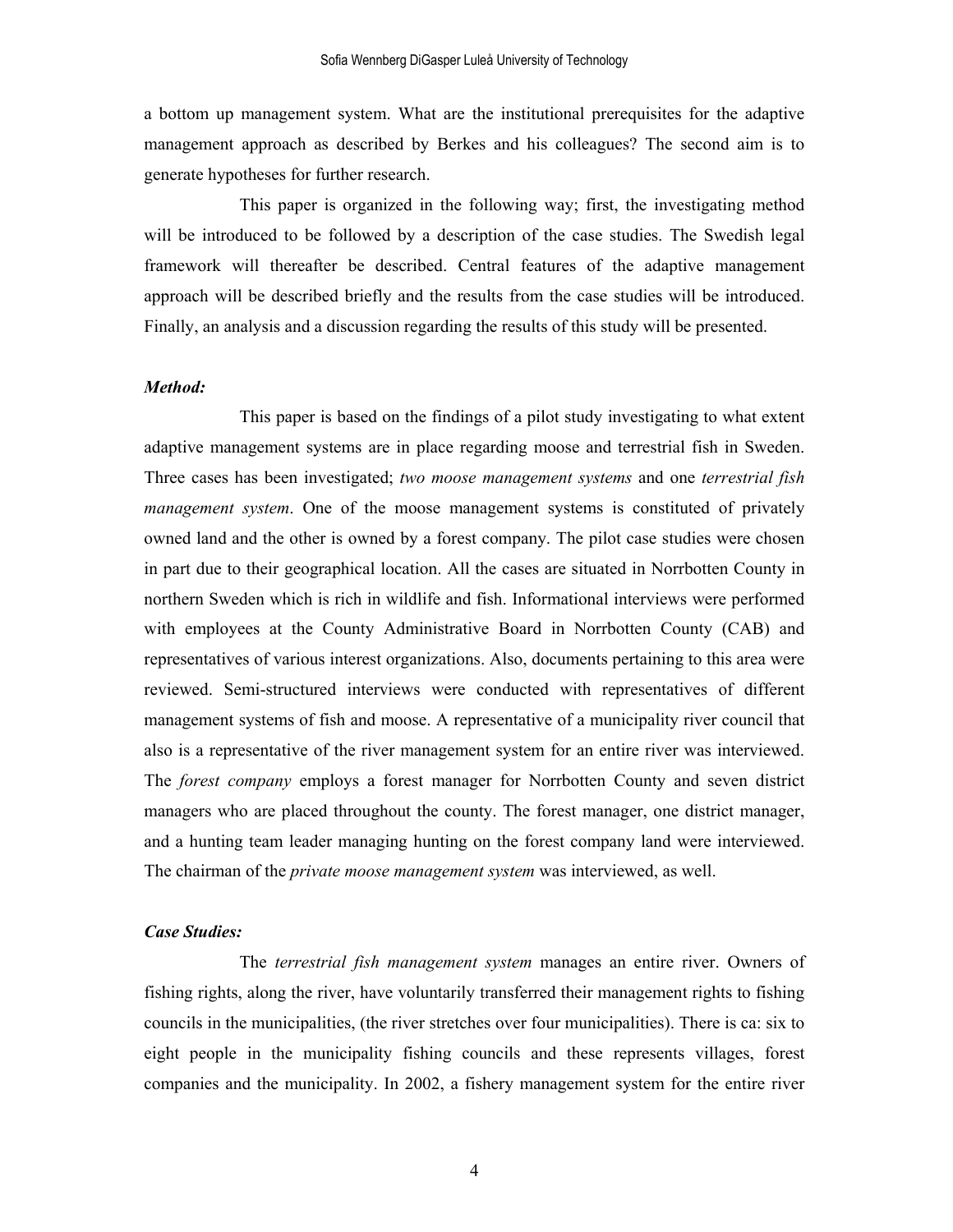was established that it is constituted of two representatives from each of the four municipalities. They decide on, among other things, fishing restrictions.

 There are two main management systems for moose in Sweden. The "older" are called Game Management Areas (viltvårdsområden VVO) and the "newer" are called Moose Management Areas (älgskötselområden ÄO). The VVO is regulated in a specific law while the ÄO is loosely regulated. The most significant criteria for establishing an ÄO is that the area is large enough to contain a moose population. The most significant difference is that ÄOs can decide the moose quotas in a hunting season, while the CAB decides the moose allocation to VVOs. Approximately 30-40% of the total moose area in Norrbotten County is constituted by ÄO management systems (interview 8).

 The *forest company* administer several ÄOs of various sizes located on their land, which is spread throughout the county. The district manager is in charge of two ÄOs of about 60,000 hectare and 20 hunting teams made up of ca: 160-170 hunters leasing hunting rights.

 The *private ÄO* is constituted of privately owned land and is 13,420 hectare. It was established in 1996. Three VVOs have joined to establish the ÄO.

 This selection of management systems allows a comparison between different types of resources and diverse property rights structures, which might affect the existence of adaptive management features.

# *Legal framework:*

The Swedish government has in several policy documents made it quite clear that they wish resource users and land owners to take on a bigger responsibility for the management of fish and moose (Prop. 1980/81: 153 & Prop. 1991/92:.9). During the last decades alterations in formal rules have led to devolution of management rights and deregulation of fish and moose policies. Two arguments behind these modifications are high administrative costs associated with a top down structure and the belief that resource users can improve resource management (Prop. 1980/81: 153 & Prop. 1991/92:.9). The change in official policy has increased management rights of property owners.

Property rights refer to the relationship between people in regards to some object. This implies that one person's right includes another person's obligation to respect that right (Ostrom and Schlager 1996). The most basics rights are rights to access and withdrawal of resources. Management rights are defined as the right to organize usage patterns, this includes where, how and when appropriation of a resource can take place.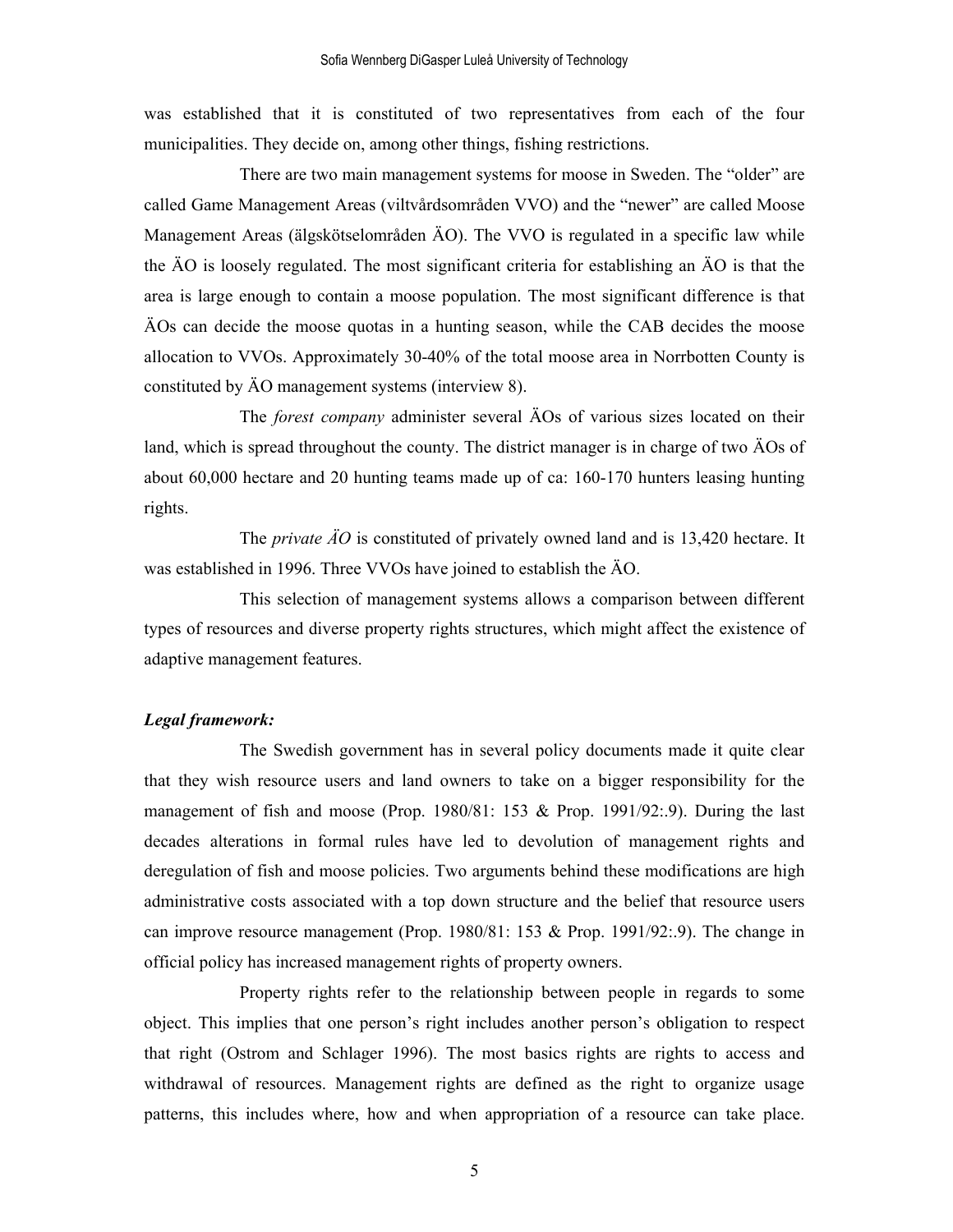Exclusion implies that the person holding the right can decide who will have access while alienation is defined as the right to sell or lease out the property right (Ostrom and Schlager 1996). Below in Table 2, the major changes in law regarding property rights of fish and moose are presented.

Table 2. Changes in fish and moose management regulations (adopted after Ostrom and Schlager 1996).

| <b>Property Rights</b>                   |                                                     |                                                                                                                                                                                                                                |                                                                                               |                                                                                      |  |  |  |  |  |  |
|------------------------------------------|-----------------------------------------------------|--------------------------------------------------------------------------------------------------------------------------------------------------------------------------------------------------------------------------------|-----------------------------------------------------------------------------------------------|--------------------------------------------------------------------------------------|--|--|--|--|--|--|
|                                          | Withdrawal, i.e.,<br>The right to<br>fish/hunt]     | Management, i.e.,<br>The right to regulate usage patterns                                                                                                                                                                      | Exclusion, <i>i.e.</i> ,<br>The right to decide<br>- access and how to<br>transfer the right] | Alienation, i.e.,<br>The right to sell<br>or lease out<br>hunting/fishing<br>rights] |  |  |  |  |  |  |
| <b>Fishing</b><br><b>Rights</b><br>Owner | Yes                                                 | Yes, since 1994 (SFS 1994:1716).                                                                                                                                                                                               | Yes, in areas with<br>private fishing<br>rights.                                              | Yes                                                                                  |  |  |  |  |  |  |
| <b>Anglers</b>                           | Yes, If they have a<br>fishing permit               | N <sub>0</sub>                                                                                                                                                                                                                 | N <sub>0</sub>                                                                                | N <sub>0</sub>                                                                       |  |  |  |  |  |  |
| Hunting<br><b>Rights</b><br>Owner        | Yes, if they have a<br>hunting license              | Yes, since 1992 when the possibility to register<br>an AO was made possible the decision on how<br>many moose to shoot during a hunting season<br>was transferred to landowners.<br>The CAB decides moose allocations to VVOs. | <b>Yes</b>                                                                                    | Yes                                                                                  |  |  |  |  |  |  |
| <b>Hunters</b>                           | Yes, If they have a<br>hunting lease and<br>license | N <sub>0</sub>                                                                                                                                                                                                                 | N <sub>0</sub>                                                                                | N <sub>0</sub>                                                                       |  |  |  |  |  |  |

While changes in law have increased the management rights of property rights holders, the government still decides the hunting season and grants permission regarding questions, such as, cultivation of fish. In the last ten years, a top down system has been converted into a bottom up system. Local resource users take practically all management decisions and are no longer passive recipients of quotas. According to Ostrom's design principles, one perquisite for resource users to establish institutions is a minimal right to organize (Ostrom 1990). Other researchers have emphasized the necessity of extensive management rights in order for resource users to establish adaptive management systems of natural resources (Olsson, Folke, and Berkes 2003; Olsson, Hahn, and Folke 2003). As Adger puts it; "Promoting resilience means changing, in particular the nature of decision-making to recognize the benefits of autonomy and new forms of governance promoting social goals, self-organization, and the capacity to adapt" (Adger 2003:2). In other words due to the conversion of a top down management system into a bottom up system the institutional prerequisites for adaptive management systems are in place regarding moose and terrestrial fish.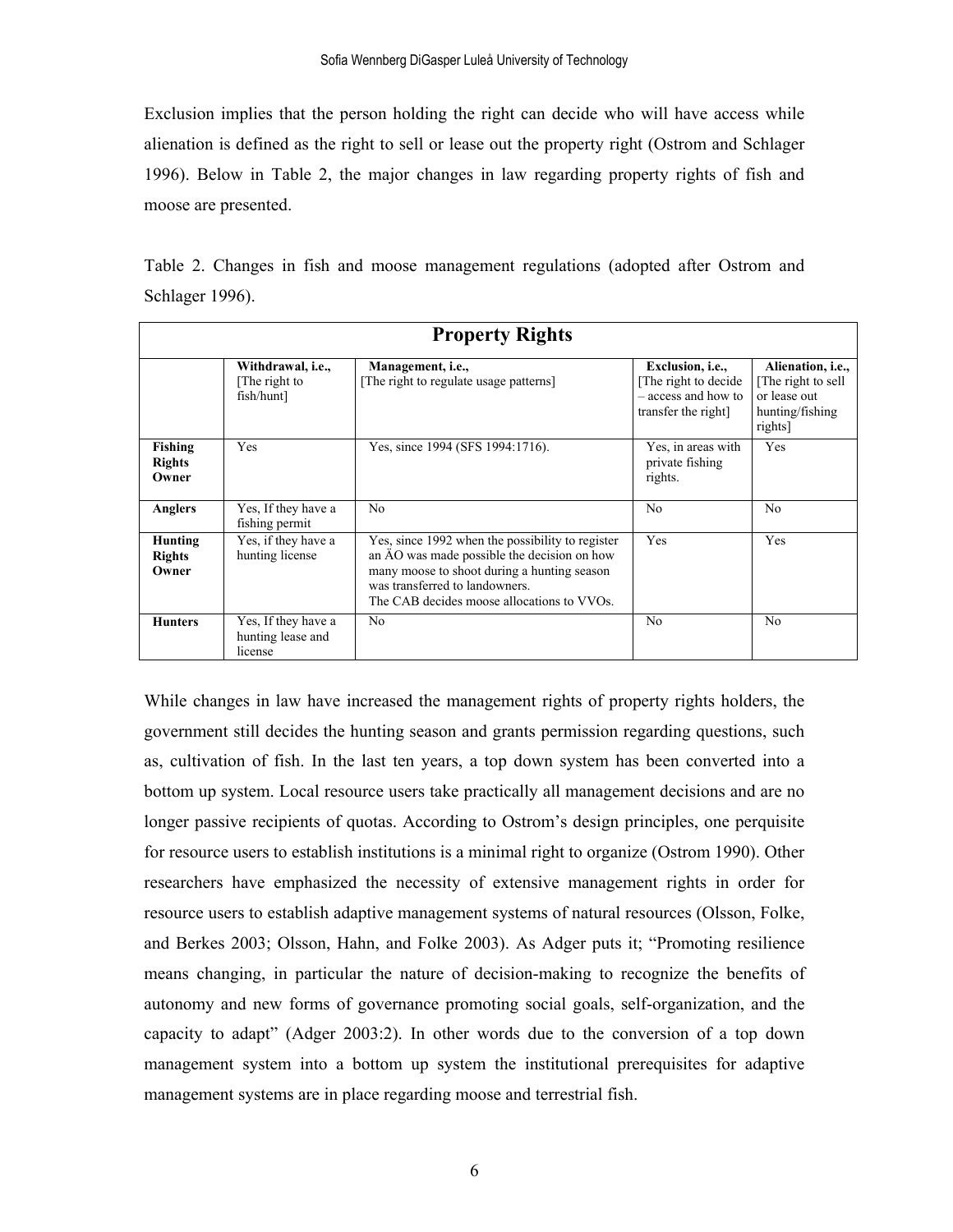However, there is still a difference if you own property or if you lease the right to hunt or fish. In other words, changes in formal rules have only directly affected property owners. Hunters and fishermen leasing rights can not make decisions as to where, how and when to appropriate the resource. There are no significant differences between the two resources fish and moose regarding the legal framework. Therefore eventual differences of the extent of adaptive features, regarding the two types of resources, moose and fish, can not be explained by different formal legal regulations.

#### *Adaptive Management Features:*

 The focus in this study is on local resource users and to what extent they have succeeded in establishing institutions that are adaptive. Researchers have identified certain adaptive management features in local systems that increase social ecological resilience. In order to decide whether a management system is adaptive the following features have been used; 1) ecosystem management, 2) local ecological knowledge, 3) learning, 4) experiments, 5) monitoring, 6) responses to environmental feedbacks, and 7) cross scale linkages. These features have been defined as critical adaptive management features by established researchers in this field (Berkes 2002; Berkes July 2003; Berkes and Folke 1998; Folke, Colding, and Berkes 2003; Olsson and Folke 2001). In the following sections, a brief description of the factors will be presented.

 In difference to conventional resource management adaptive management takes into consideration the entire ecosystem and not only single resources. In a similar fashion *ecosystem management* treats single resources as part of a complex network of processes and functions on different spatial and temporal scales (Olsson and Folke 2001). If, for example, there is a change in the predatory population, this might greatly affect the entire food web and have far reaching consequences which might be difficult or even impossible to predict. Another aspect of ecosystem management is that both slow and fast processes in the system are monitored and taken into consideration. Therefore not only fast processes, such as, species abundance, but also slow properties, such as change in soil or ph levels in water, should be monitored (Olsson and Folke 2001). Thus, if the management systems in the case studies only take into consideration the resource of interest and not any other features of the ecosystem they can not be considered as applying ecosystem management. However, in order for resource users to be able to apply ecosystem management, they need to have substantial knowledge of ecosystem properties.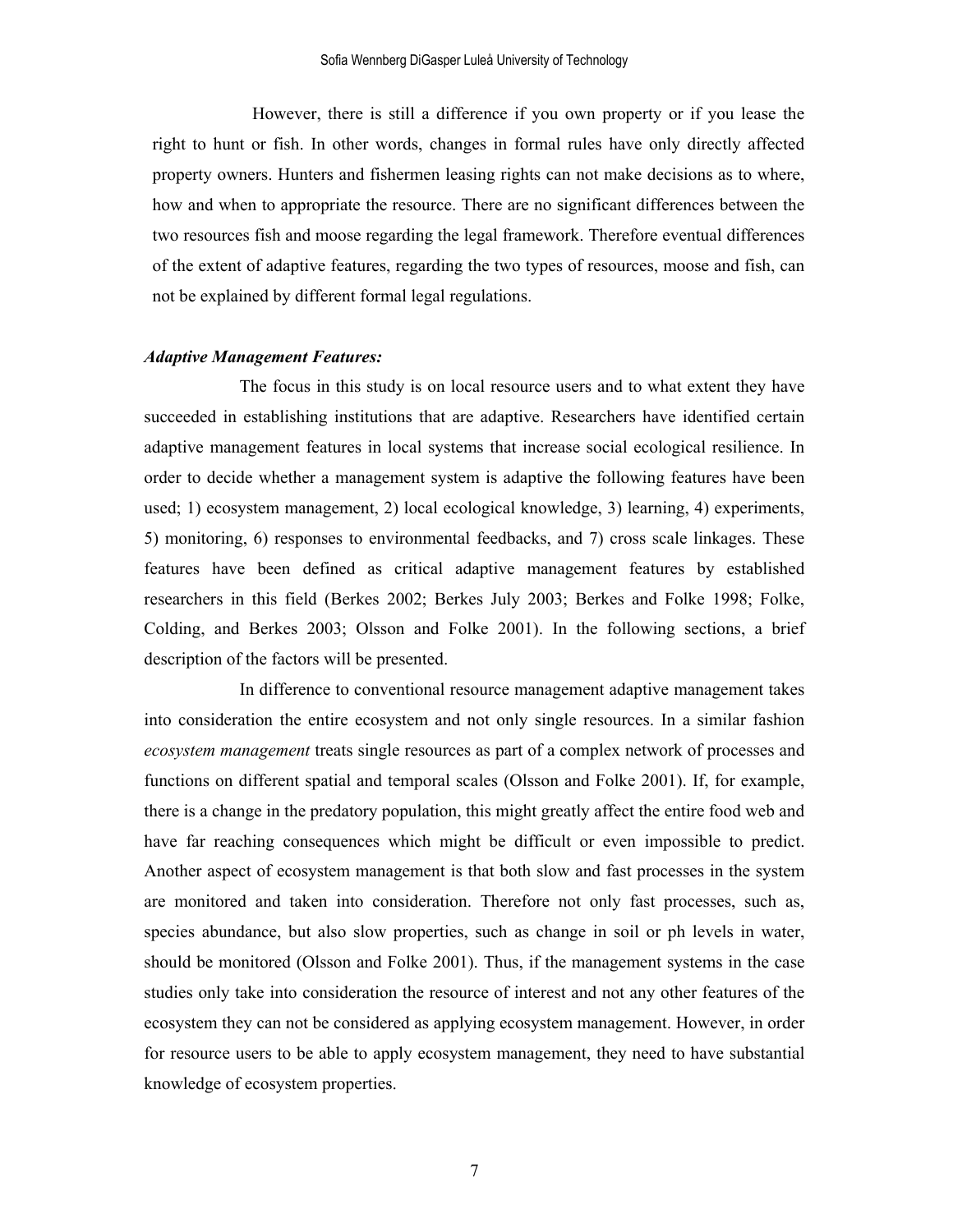The importance of *local ecological knowledge* in order to manage ecosystems adaptively is emphasized by these researchers. In difference to local ecological knowledge, traditional ecological knowledge implies a historical and cultural continuity (Olsson and Folke 2001). Due to globalization, local ecological knowledge is not only based on observations of the ecosystem, but also scientific knowledge. These two types of knowledge can be coupled since they complement each other, local knowledge consists of a series of local observations over time, which is difficult to attain with "traditional" science (Folke, Colding, and Berkes 2003). In Olsson and Folke's study of cray fishing in Lake Racken in Sweden, they found a mix of scientific knowledge and local knowledge. The local knowledge was obtained through monitoring at the local level and complemented by scientific sources and governmental agencies (Olsson and Folke 2001). However, in order for ecological knowledge to be accumulated among a group of resource users, institutions promoting learning has to exist (Folke, Colding, and Berkes 2003).

Scholars also stress the importance of enhancing the capacity to *learn*. The social memory of a community is communicated by people occupying different roles such as interpreters (people who explain ecological knowledge to the community), networkers, innovators, implementers, followers and reinforcers (Folke, Colding, and Berkes 2003). Interpreters "…continuously process ecological information into practical knowledge and make it accessible for decision-making" (Folke, Colding, and Berkes 2003). However, there are also certain types of organizational structures that promote learning. For example, decentralized organizations have proven to facilitate learning, since these enhance the possibilities for collective learning (Röling and Jiggins 1998). As can be seen in Figure 1, it in order for learning to result in ecological sound practices and increased ecological knowledge requires certain types of institutions and types of learning, such as, collective learning (Röling and Jiggins 1998).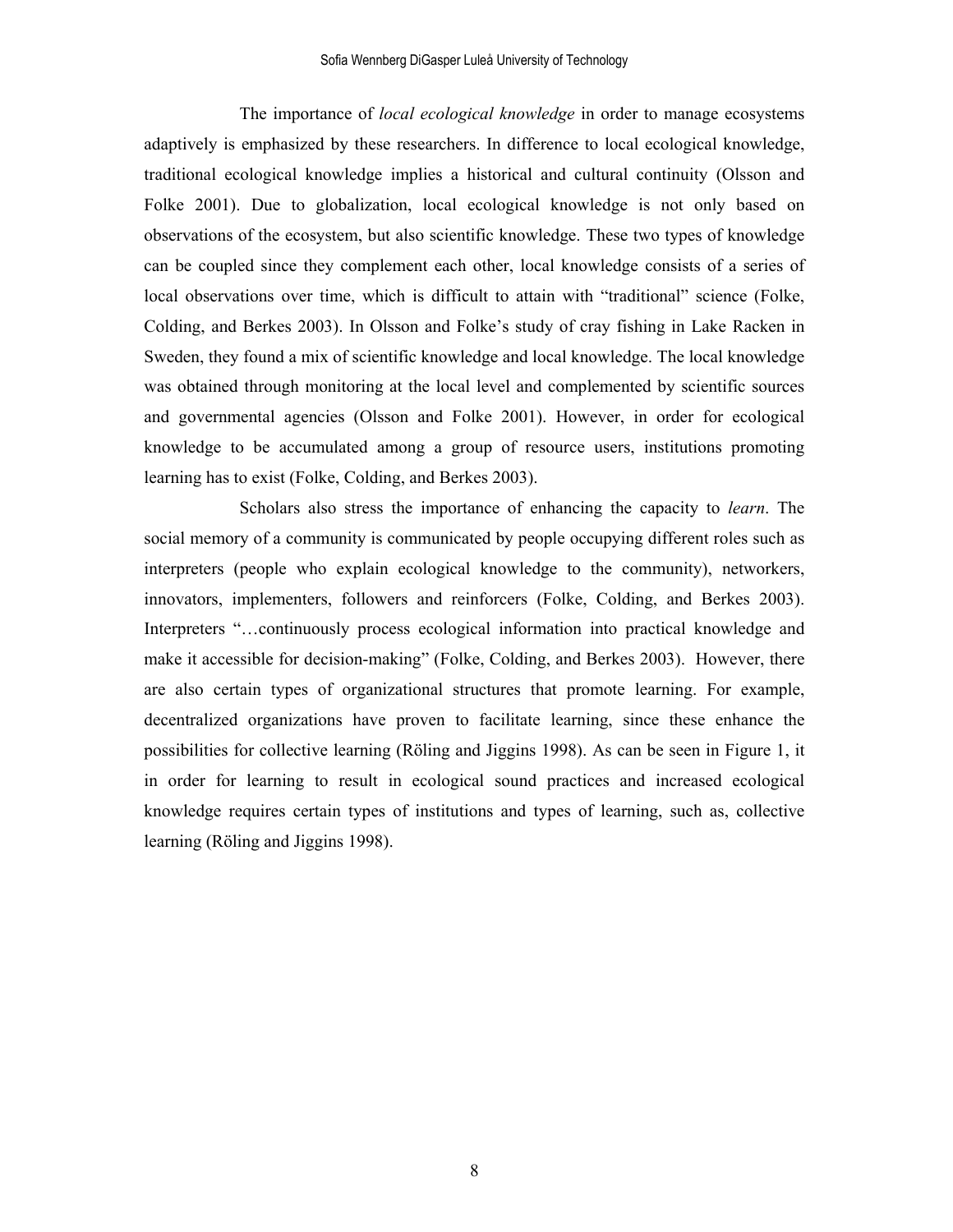

Fig.1. The ecological knowledge system (Röling and Jiggins 1998).

In Figure 1, the importance of learning in groups and how collective learning enhances the understanding of complex ecosystems is illustrated. The environment for learning has to be positive in other words it is important with learning that questions basic assumptions and allows for creativity.

Another important adaptive management feature is for local resource users to *conduct experiments*. "Traditional systems parallel adaptive management in their reliance on learning-by-doing and the use of feedback from the environment to provide corrections for management practices" (Berkes 1998:358 Gadgil et al., 1993). When local resource users conduct experiments, they ask questions first and then, attempt to answer them by testing their ideas in management practices. However, experiments can not be conducted without some prior observations of ecosystems.

For example, when managing moose and fish it is critical to obtain information regarding population sizes. If there are no ways to find out the population size it becomes impossible to decide how many moose to shoot or how many fish to catch. Hence, *monitoring* of the resource is a crucial aspect in order to be able to manage the resource adaptively. However, in order for new information obtained from monitoring efforts to be implemented, management systems that are able to respond quickly to detected changes are required.

 A critical adaptive management feature is therefore flexible management systems that quickly can take legitimate decisions and also have the resources to implement these adjustments. However, not only do decisions need to be legitimate, the implementation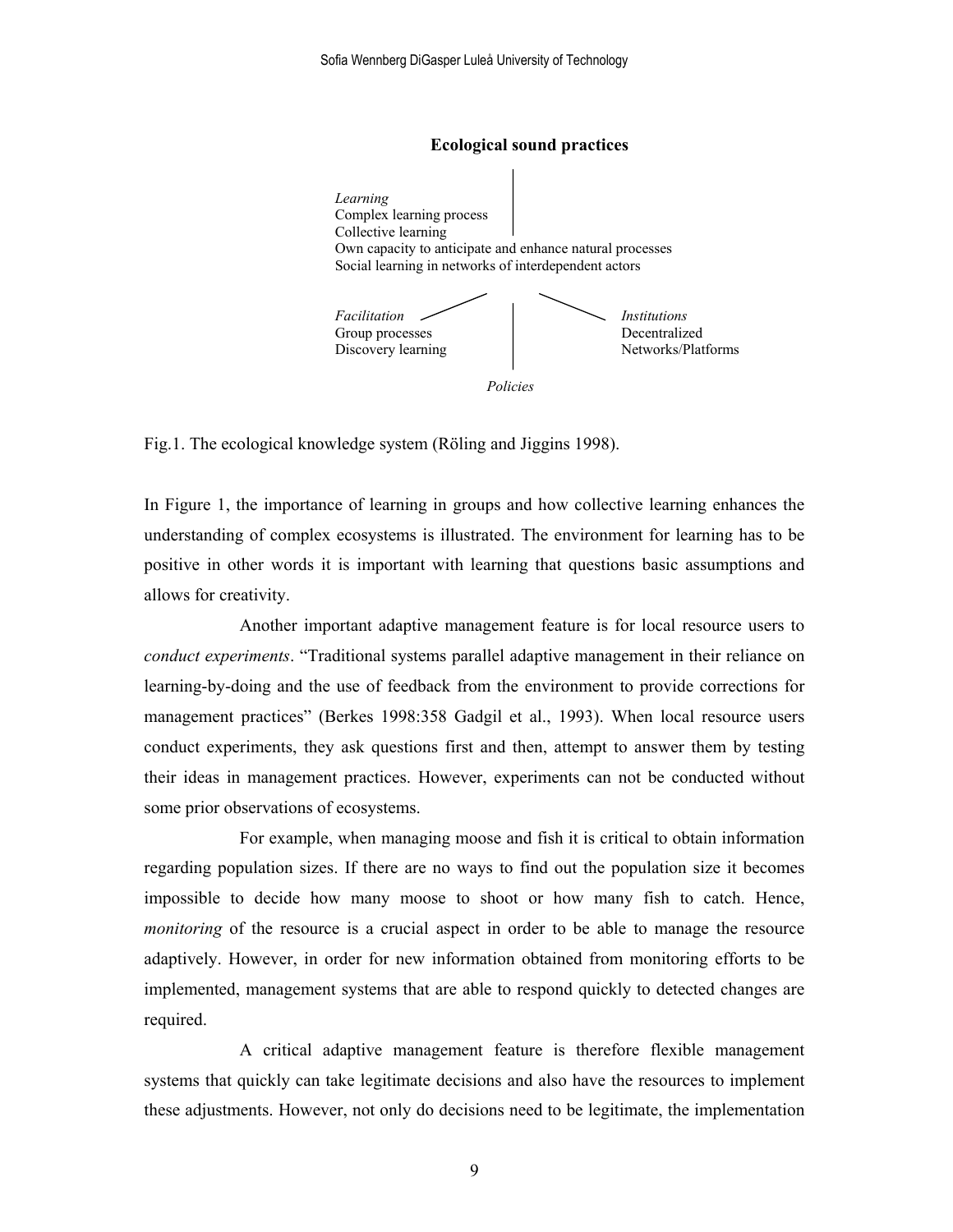process also have to be legitimate, among the resource users. In addition, institutions have to be able to ensure rule compliance (Ostrom 1990). This is the "Achilles heal" for conventional resource management, since resource users often consider decisions illegitimate and it becomes extremely difficult to obtain rule compliance without dramatic monitoring costs (Hanna and Munasinghe 1995). Research indicates that local level systems responds faster to changes in ecosystems than do centralized agencies (Carlsson 2003; Davidson-Hunt and Berkes 2003). However, even if all of the above features exist in local systems, these still might not be successful adaptive systems since certain ecological aspects are better handled by larger units.

Researchers seem to agree as to the importance of *linking local resource systems to other scales* (Berkes 2002; Berkes July 2003; Cash and Moser 2000; Low et al. 2003; Murphree 2000). According to Dolsak and Ostrom, the specific characteristics of the CPR determine how important it is with linkages. If the resource is characterized by the following factors, it may require institutions to be created at different levels. The resource is part of a highly complex ecosystem and the use of the resource results in extensive negative externalities (Dolsak and Ostrom 2003). The presence of larger, overlapping jurisdictions is an important complement to the work of local level systems. Larger units can in general handle issues such as, natural disasters, corruption/inefficiency, provide scientific and technical skills to complement local knowledge and provide conflict resolution arenas for conflicts among parallel units (Low, Ostrom, Simon & Wilson 2003:108). Linkages can be either vertical or horizontal. Vertical linkages are connections on a spatial level and vertical on an organization level (Berkes 2002).

 In the following section it will be discussed to what extent the management exhibit adaptive management features. Case studies will be presented according to; ecosystem management, local ecological knowledge, experimenting, learning, monitoring, responses to environmental feedbacks and cross-scale linkages. Have the resource users established institutions exhibiting adaptive features? Is there a difference in adaptive features due to the type of resource being managed? To gain better understanding of the existence of the above factors requires extensive ecological and biological knowledge that can be formulated into questions posed to resource users. However, indications of the features are possible to detect without a comprehensive investigation. The above adaptive features might also be interpreted as the "positive adaptive management cycle" since they are interrelated and interdependent. It is critical that a system exhibits several of the features in order to be defined as an adaptive management system. In Figure 2, the interconnectedness between the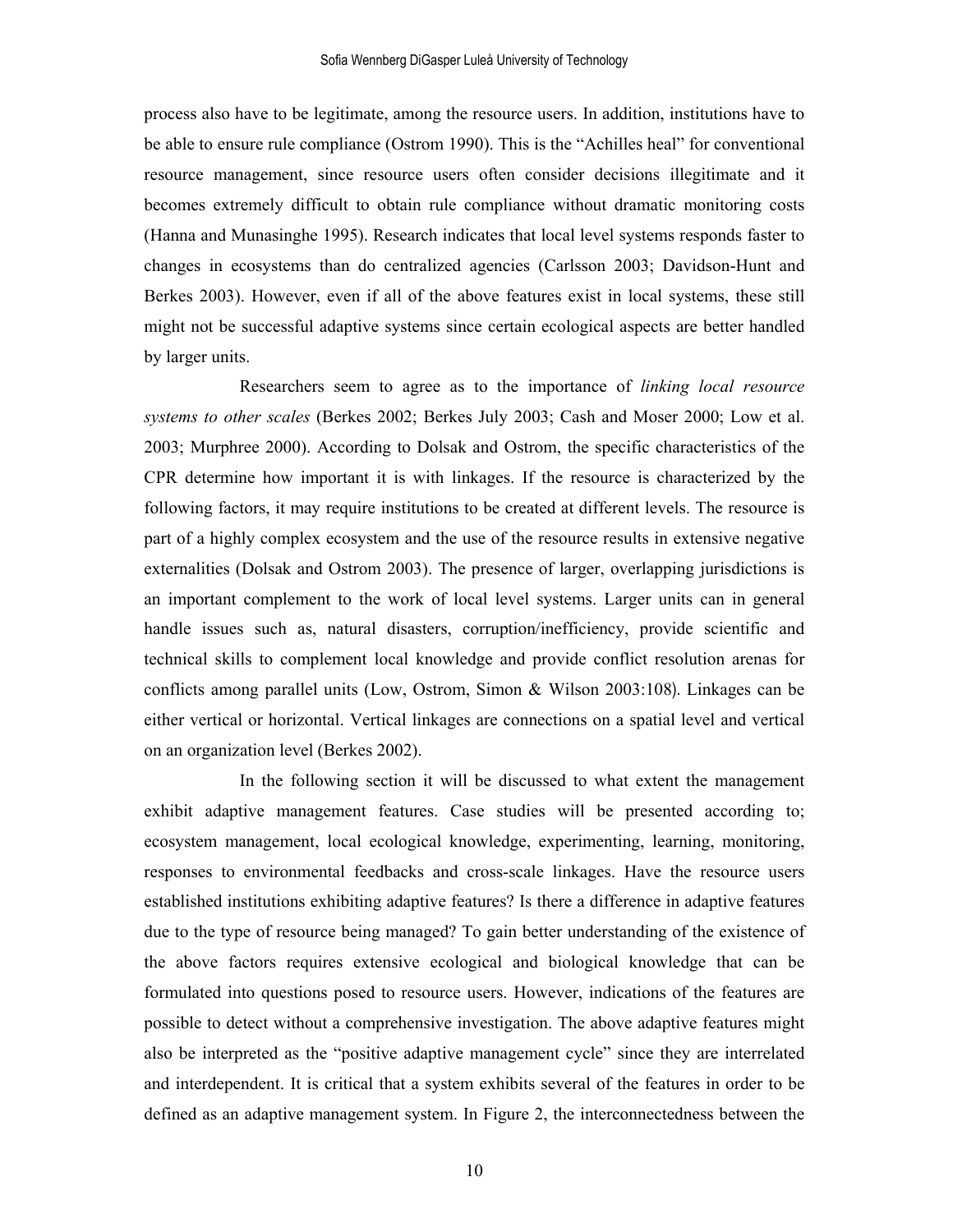different features is highlighted. Hence, if something is detracted from the "positive adaptive management cycle", such as, the right to take decisions regarding harvesting or monitoring, the cycle is disrupted; therefore the system is not "fully" adaptive. It is necessary with a flow of activities, all of which are interrelated. For example, a crucial aspect of learning is the existence of cross-scale linkages that can ensure information flow between local systems. Another is that local users conduct experiments since these are a way to learn efficiently about ecosystem properties. Another important aspect is it takes time to establish adaptive systems since the cycle has to be repeated continuously. The concept of ecosystem management means that the "positive adaptive management cycle" should be applied not only to one resource, but the whole ecosystem. If the management system shows a lack of one or several of the features in the "positive adaptive management cycle" circle it is not "fully" adaptive.



Figure 2. The positive adaptive management cycle.

Time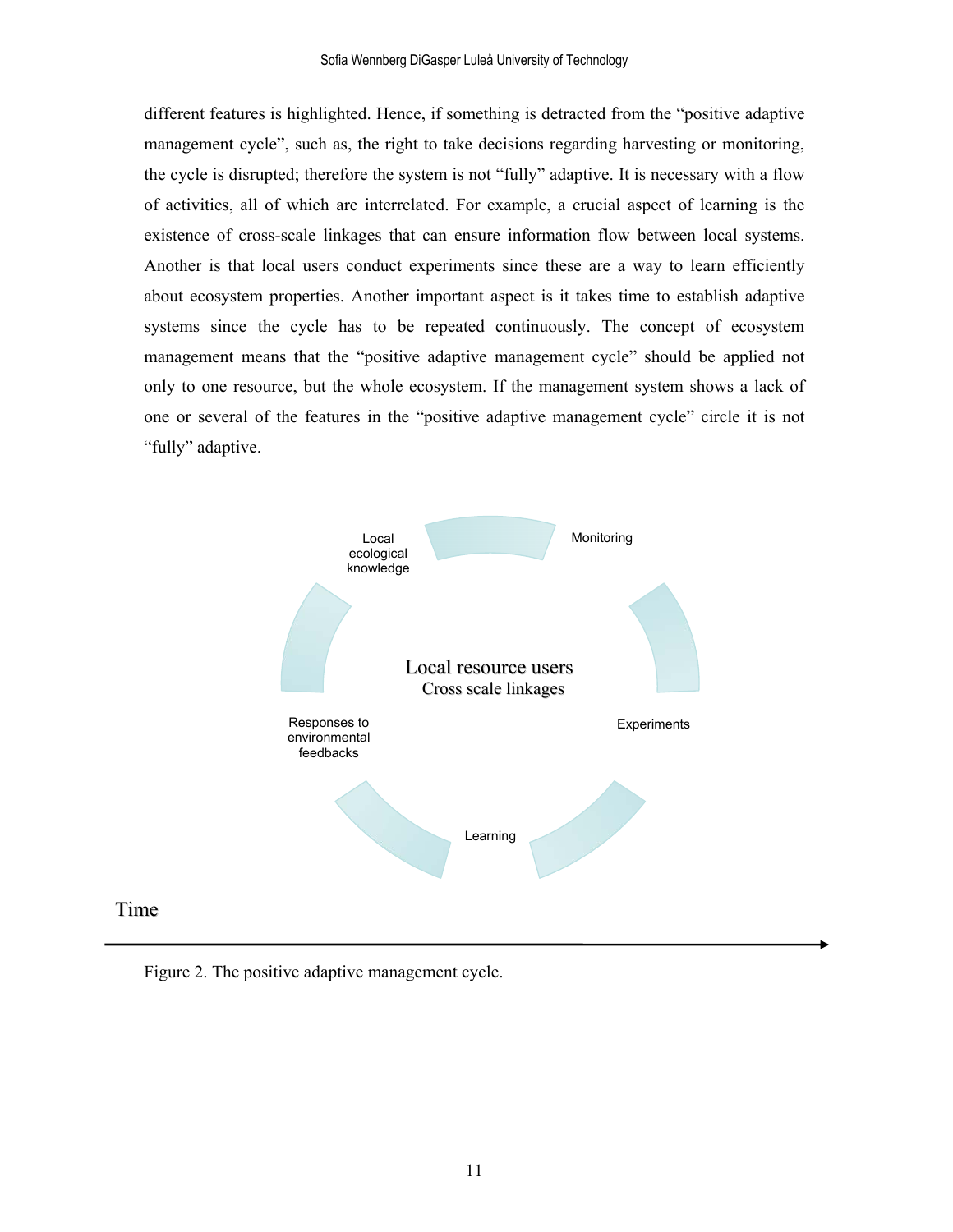# *Results:*

 In the following sections the results of the findings from the case studies are represented. Since this is a pilot study only indications of the existence of adaptive management features can be claimed and not the exact "amount" of each feature.

#### *Ecosystem management:*

The *terrestrial fish management system* that has been investigated manages almost an entire river which can be classified as one ecosystem. The managers applied a holistic view of the ecosystem. However, the river representative also stated that they were aware of their limited knowledge of the ecosystem but were continuously learning. For example, they considered various factors such as, spawning habitats and the presence of predators. The chairman also discussed the effects the coastal fishing had on the fish populations in the river.

The *private ÄO* considered factors such as grazing damage, however, not from an ecological point of view, rather from a forest industry perspective. The chairman showed awareness of the interconnectedness between moose and the forest, as well as, of the fact that certain tree species were almost extinct due to moose grazing damages. However, they did not monitor slow processes in the ecosystem only species abundance and can, therefore, not be considered as applying ecosystem management.

The district managers at the *forest company* are in charge of both forestry aspects and wildlife. Consideration is taken to factors such as rare biotopes however this is required by the public authorities. They monitored only the moose populations, but not slow processes and cannot be considered to apply ecosystem management.

To summarize, the pilot study indicates that the *river management system*  applies ecosystem management, but not the *forest company* and the *private ÄO*. Perhaps this result can be explained by the fact that grazing damages is most relevant to the forest interests and there are no other obvious processes affecting the moose population. In addition the river management system was trying to restore the trout population in the river and therefore paid more attention to other variables in the ecosystem, such as, spawning habitats.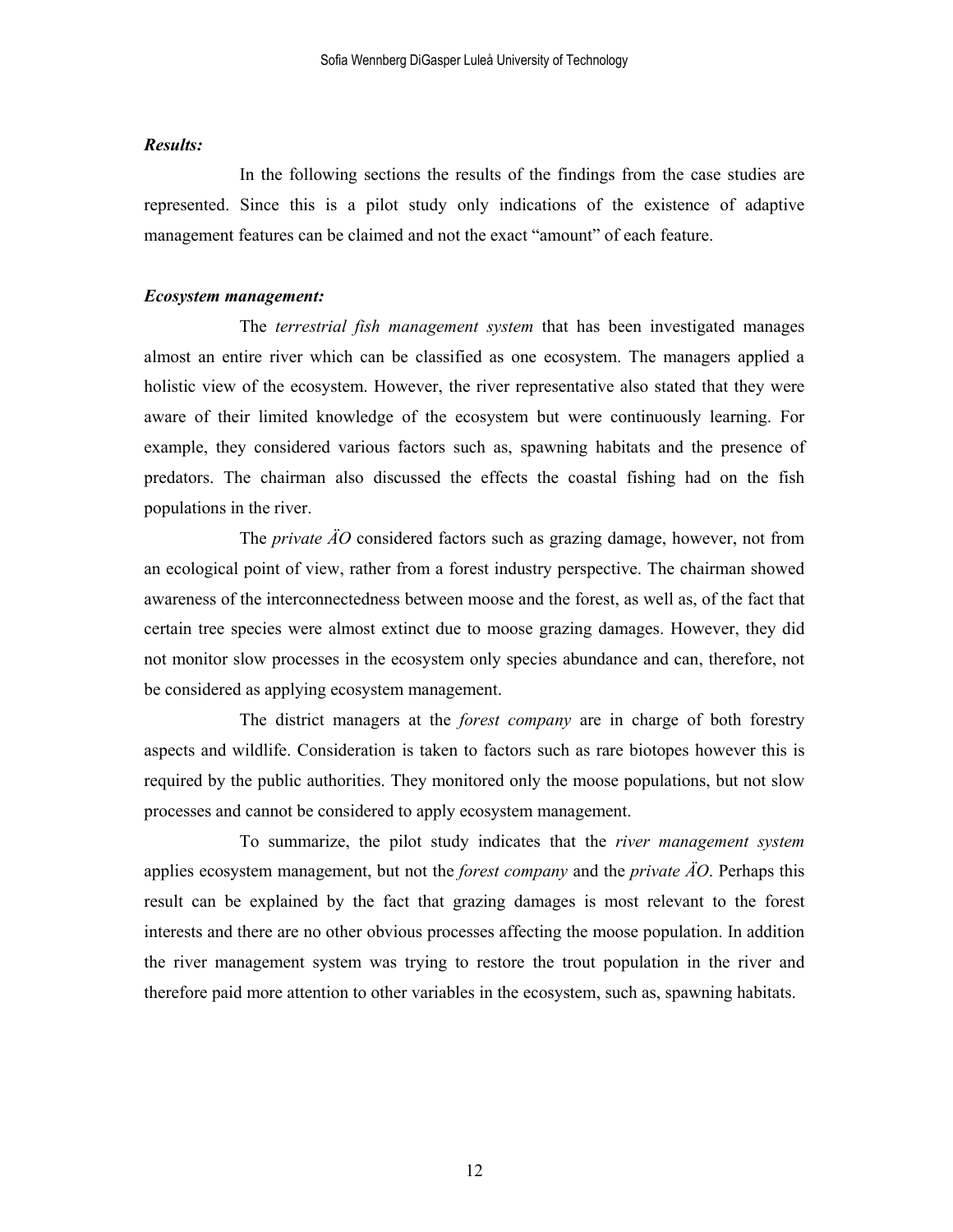#### *Local ecological knowledge:*

The chairman, forest manager, district manager and the river representative were aware of the effect ecological principles such as, place (local factors such as climate and its effect on the ecosystem), species (functional role of species in the ecosystem), and disturbances (factors affecting the ecosystem) (Olsson and Folke 2001).

The river representative had knowledge about the importance of trout spawning areas. He also knew how to create these and mentioned problems with deciding where to place habitats due to the low water levels, thereby inhibiting them to judge where streams flow during normal water levels. When deciding on fishing restrictions they follow the National Board of Fishery (NBF) recommendations on minimum sizes of fish allowed to be caught in order to ensure that highly productive fish are not over fished. The ecological knowledge that the river representative had was a combination of observations of the ecosystem and knowledge attained from governmental and scientific sources. The river representative showed how the interaction between his observations and knowledge from other sources increased his level of ecological knowledge, this was an ongoing process.

The chairman of the *private ÄO* kept up with scientific research relating to moose migrations and discussed the problems of concentration of moose to specific areas. He stated that when counting calve is based on experiences of how they wander and how far. He also mentioned problems with moose grazing and said that from his own experience, many times grazing damage seemed worse at first sight, however closer inspection revealed the damages were not as bad, and this in part could be explained by the fact that moose return to graze on the same tree. The chairman seemed to be very observant of the ecosystem and also questioned what he saw with his own eyes and tried to find explanations to this by talking to other people or by consulting scientific sources.

Different disturbances and the effects these have on the ecosystem were discussed by the forest manager and the district manager at the *forest company*, such as, there were less forest clearings these days and therefore the overall food supply for moose had declined. They also were aware of the biological functions of the moose. For example, both the chairman and the forest manager knew that cows are more productive at a later age and they also had made efforts at trying to calculate the productivity of the moose populations. The district manager spent the entire period of bare ground out in the forest since he marked off areas for forest clearing and also had to evaluate whether there were rare biotopes or ancient remains that needed to be protected.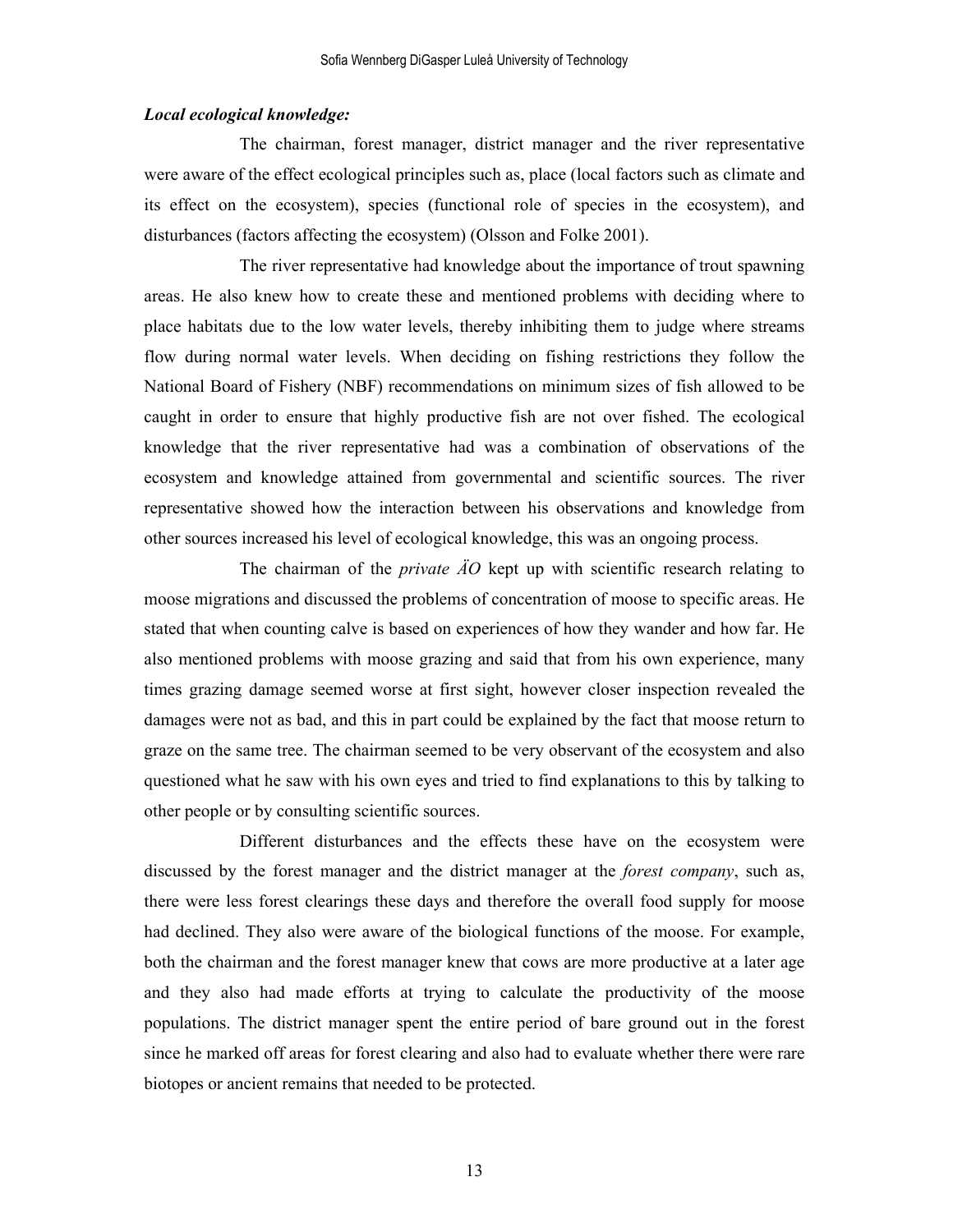However, according to the hunting team leader at the *forest company*, only a couple of the hunters in his hunting team spent more than a week in the hunting area and can, therefore, not have ecological knowledge from first hand observations. However he also stated that some hunting teams were more engaged and spent more time out in the forests and therefore might also have "more" local ecological knowledge. However due to the limitations of this pilot study this was not possible to include. In addition, the hunting team leader said that they did not attend any study circles and the only source of information they utilized was the Swedish Hunting Association's<sup>1</sup> (Svenska jägareförbundet, SHA) magazine.

Thus, while the relative extent of their knowledge is not estimated in this study all of the interviewed actors had local ecological knowledge. They had acquired their knowledge from both, first hand observations gained from spending significant time in the ecosystems, and from scientific and governmental sources. To summarize, the study indicates that local ecological knowledge among resource users is more prevalent in the *river management system* and the *private ÄO* than among hunters hunting on *forest company* land.

## *Experiments:*

l

The *river management system* conducts experiments. There had been a five year fishing project in order to find out the size of the grayling population. This project was initiated by a local fly-fishing club and conducted in cooperation with the Swedish Agricultural University in Umeå and the National Board of Fishery (NBF). The five-year fishing project was also an experiment since two stretches of the river were selected. In one stretch, catch and release fishing took place, while the other stretch of the river was closed off from fishing. The intent behind this experiment was to find out the effect catch and release fishing had on the fish population.

The *private ÄO* also conducts experiments. For example, they noticed a higher percentage of bull calves shot than cow calves. After discussing this issue, they concluded that they usually shot the first calf they spotted, in other words, the calf in closest proximity to the cow. They knew that bull calves of milk cows usually came after the cow calf, so they decided to start shooting the second moose calf they spotted. The result was a decrease in the number of shot bull calves. In other words, they formulated a hypothesis and tested it in an experiment and received results that seemed to confirm their hypotheses. In response to their findings, they changed their harvest strategy.

<sup>&</sup>lt;sup>1</sup> The Swedish Hunting Association is the largest interest organization of hunters in Sweden.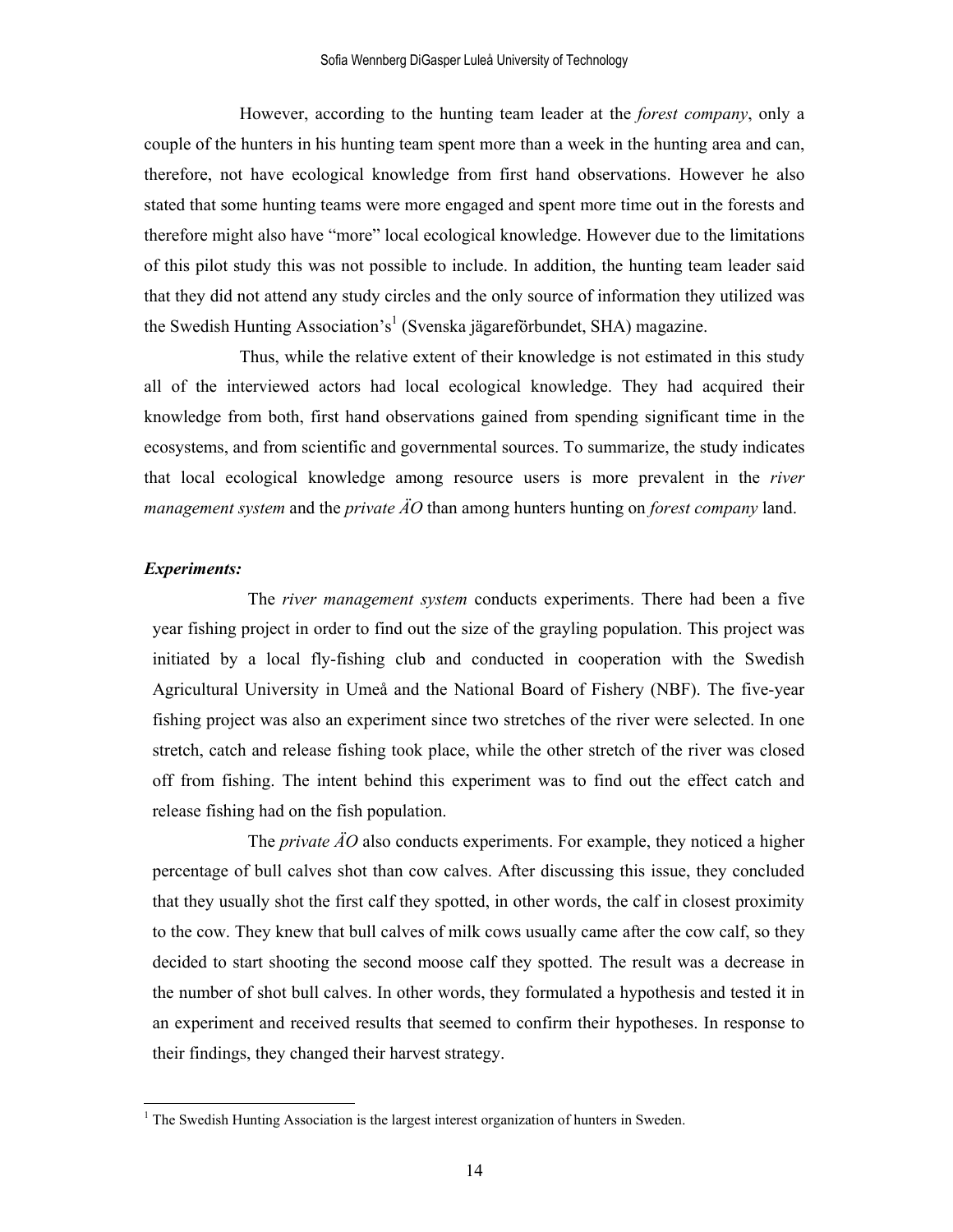The *forest company* did not conduct any experiments.

To summarize, the study indicates that resource users in the *fish management system* and *private ÄO* conducts experiments, while this does not take place among resource users on *forest company* land.

## *Learning:*

The river representative and the chairman both acted as key stewards since they continuously were learning about ecosystem properties and conveyed this information to other hunters respectively fishermen. The *river management system* and the *private ÄO* definitely applied discovery learning and learned collectively, this is stated to increase abilities of resource users to anticipate and enhance natural processes (Röling and Jiggins 1998).

None of the active in the *river management system* had any formal educational background in biology or ecology. However, they relied on governmental and scientific sources to gain new information. They were learning collectively, since they regularly met at meetings and when coordinating for example restoration of spawning habitats. They also applied discovery learning since they formulated questions about ecosystem properties and attempted to answer these by projects. The river representative continuously asked questions relating to the status of the ecosystem. For example, they had been confounded by some of the results gained from the fishing project and speculated as to possible explanations however he said that they were going to consult experts at the NBF in order to find out whether they could provide some answers. According to the river representative those fishermen engaged in the management of fish were constantly seeking new knowledge so the challenge was to transfer knowledge to those resource users who did not have the same level of interest.

In the *private ÄO*, hunters continuously discussed everything from monitoring methods, harvesting strategies, and grazing pressure in different settings, such as, by the fireplace, at VVO meetings, at ÄO council meetings or in local forums (lokala samråd) where the chairman participated. They also arranged study circles during the winter months on subjects such as wildlife. One example of how the chairman acted as a key steward was that he had established a database containing information on the number of moose shot, the location of the shooting, the person shooting and so on. This database was used to show different future scenarios of the moose population depending on the harvest strategy. Hunters had expressed surprise when they, four years ago, were able to shoot several large bulls (every hunters dream is to shoot the big bull with antlers) and wondered where those bulls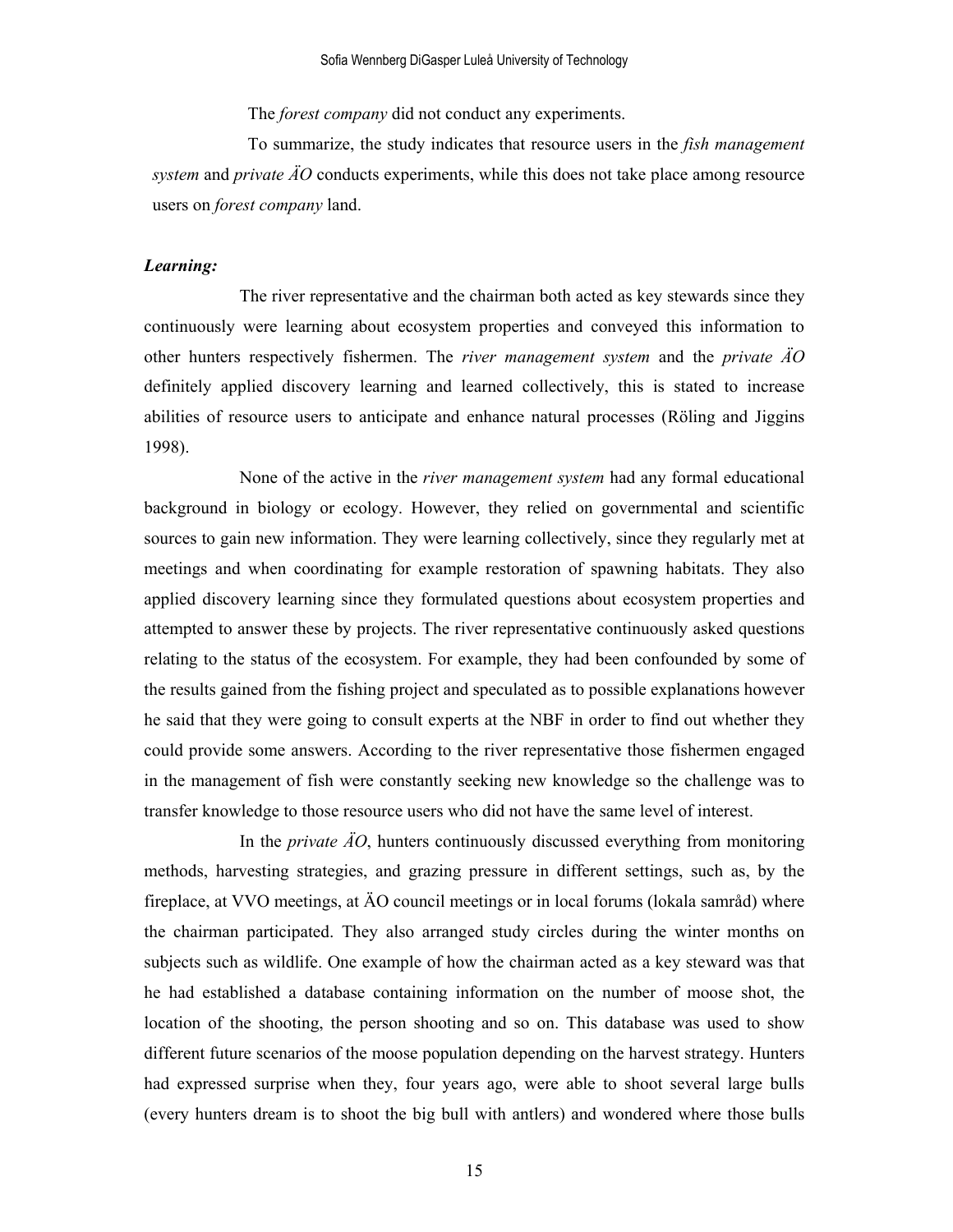had come from. The shooting statistics revealed that they had decreased the percentage of bulls shot from 75% to 50-60%, and the chairman stated that this decrease had entailed a larger population of mature bulls. Since the hunters had gained extensive management rights through the establishment of the ÄO more hunters were interested in learning and they also applied a longer time horizon when planning their harvesting strategy according to the chairman.

The hunters leasing rights from the *forest company* are excluded from the learning process, since they do not take decisions on monitoring or harvesting strategies. Therefore they are in no position to actually learn about ecosystems by altering management practices in responses to changes in the ecosystem. In addition, no collective learning took place since the hunters spend very little time together and they did not participate in any other forums.

To summarize, the study indicates that learning takes place to a higher degree in the *river management system* and *the private ÄO* than among resource users at the *forest company.*

### *Monitoring:*

 $\overline{a}$ 

The *river management system* made efforts at establishing monitoring methods of fish population however to date their monitoring efforts were not conducted in a systematic fashion. However, it is important to keep in mind that their focus was on restoring the trout population and that they had started monitoring the grayling population.

The *private*  $\overline{AO}$  used, in addition to  $\overline{Algobs}^2$ , two other monitoring methods, counting of "real" calves and winter tracking of moose. Älgobs is a monitoring method with significant problems and is considered more appropriate for spotting trends in a hunting district. A local hunter had established the calf counting method and according to the chairman, they had refined the winter tracking method.

The *forest company* relied mainly on Algobs, Abin<sup>3</sup>, and at times helicopter counting of moose populations. Helicopter monitoring was not used often, due to the high costs. The forest manager stated that there should be a small number of people monitoring in order to ensure high reliability and claimed that what they needed was better monitoring

 $2$  Älgobs is a national moose monitoring method administered by the Swedish Hunting Association (Svenska Jägareförbundet). Hunters in Sweden note down the number of moose they spot in one week during the hunting season.

<sup>&</sup>lt;sup>3</sup> Äbin is a method for estimating grazing damages caused by moose and is conducted by the National Board of Forestry (Skogsvårdsstyrelsen).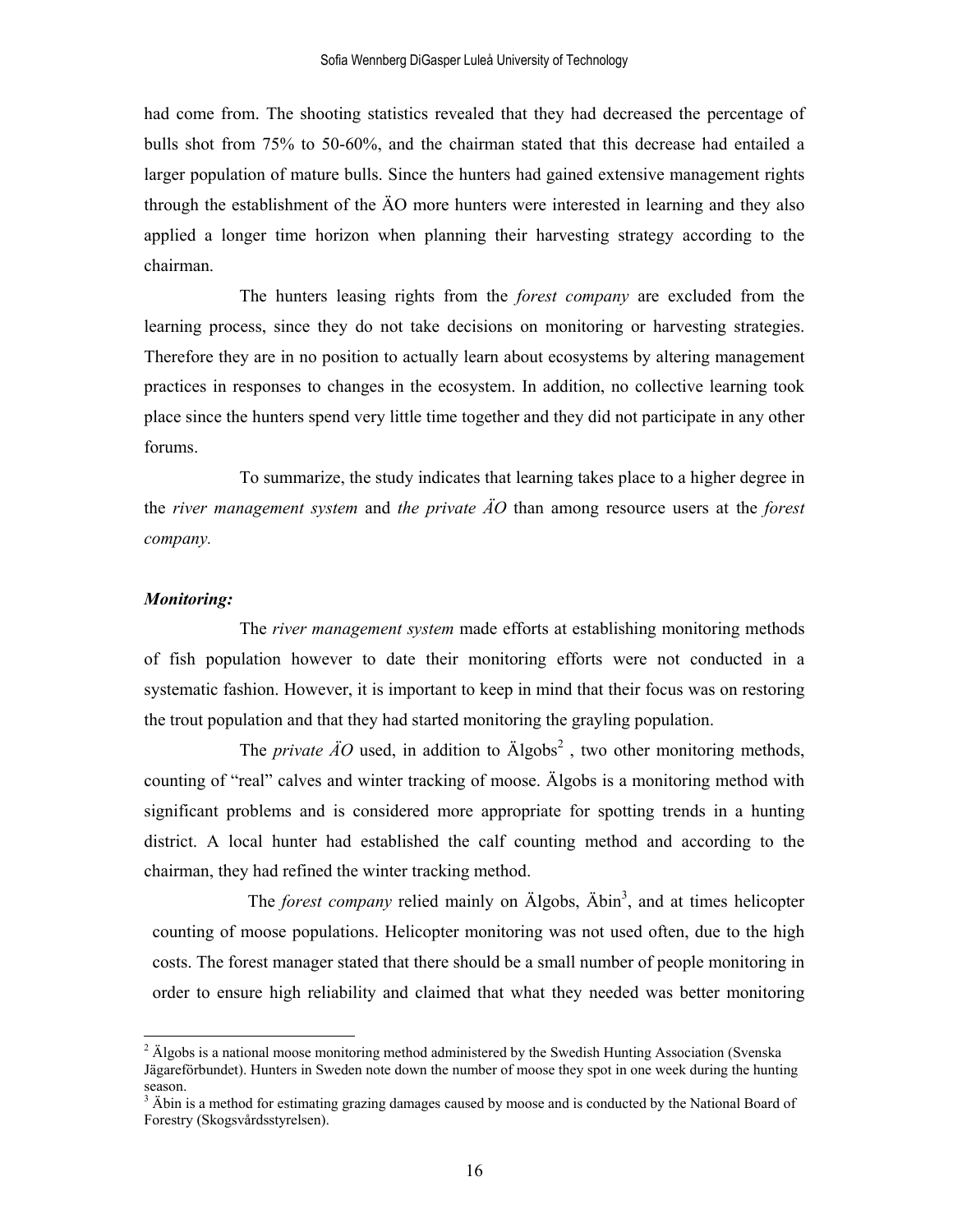methods. The district manager stated that the most reliable monitoring method was helicopter counting of moose, that there were severe limits to the winter tracking method and that the calf counting only revealed the yearly productivity. The hunting leaders had difficulties in mobilizing hunters to monitor and this resulted in more or less guesswork regarding the population status according to the district manager. The hunting team leader stated that when they lost their ability to lease land they felt insecure as to their rights to continue hunting and therefore, lost their initiative to invest time and money in moose management. About ten years ago, the forest company changed land leases into hunting licenses, which, among other things, has entailed that hunters no longer can invite friends to hunt. The reason behind this change was the forest company felt it was easier to terminate hunting leases than property leases.

 To summarize, in both the *river management system* and *private moose management system*, the local resource users themselves were taking an active part in establishing monitoring methods. However at the *forest company* the company employees were in charge of this. The forest manager and the district manager seemed to want to utilize monitoring methods they could be in control over and did not want to rely on the hunters too much. In difference, hunters in the private ÄO were showing great creativity in developing and refining their monitoring methods. In addition the hunters in the private ÄO spent significant time on monitoring the moose population while this appeared to be something that neither the hunting team leader nor the employees at the forest company desired.

#### *Responses to environmental feedback:*

The *river management system* had, as of yet, not adopted systematic monitoring of fish populations. However, they were working hard at trying to accomplish this. One difference regarding estimating fish populations in comparison to moose populations is the absence of "national" monitoring methods, such as, Äbin or Älgobs. This, of course, requires a great deal of effort from the active fishermen in establishing inexpensive and efficient monitoring methods. The lack of systematic monitoring makes it difficult to respond accurately to changes in the ecosystem. However it is also important to keep in mind that their foremost priority was to cultivate wild trout and restore these to the river. In addition they made efforts at increasing the grayling population.

The *private ÄO* shows flexibility in adjusting the number of moose to be shot. One example was, when the hunters in the beginning of a hunting season noticed fewer moose than expected. They reviewed the winter tracking numbers which showed a decline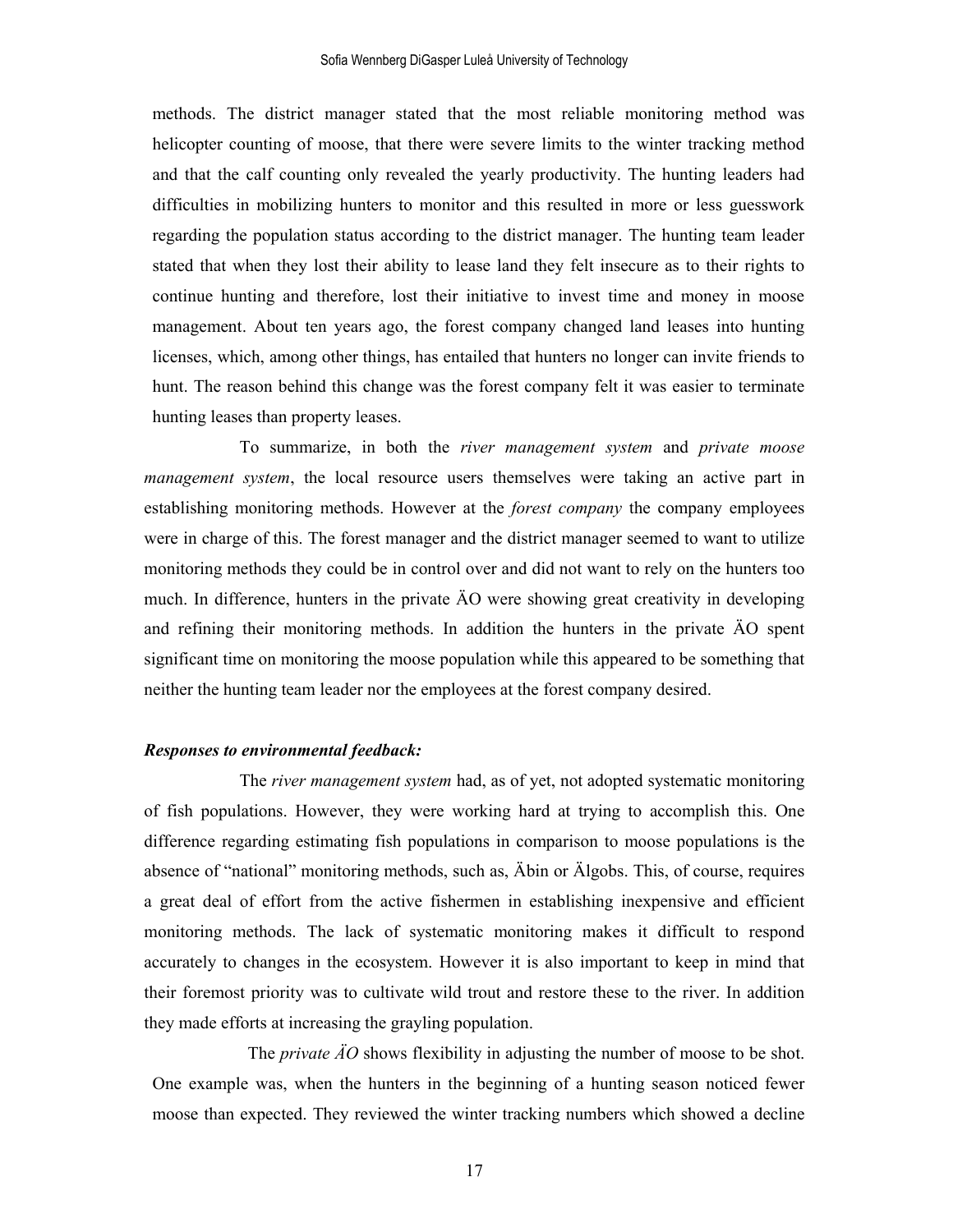in the moose population. They therefore decided to decrease the moose quota. There were no problems gaining consensus regarding decisions on moose quotas between the VVO's and communication seemed to function very smoothly. The organization was highly decentralized and they had low monitoring costs, which led to fast responses to changes in the moose population.

The organizational structure of the hunting of moose in the *forest company* is similar to conventional resource management. The employees at the forest company have taken over the role of the public resource manager, in that, they decide monitoring methods and assign quotas to the hunting teams. This organizational structure prevents resource users from establishing new monitoring methods based on their observations. The district manager expressed distrust towards the reliability of alternative monitoring methods, unless they were clearly defined and did not require too much effort from the hunters. The infrequent contacts between the district manager and the hunters inhibit fast responses to detected changes in the ecosystem as is possible for the hunters in the *private ÄO*.

To summarize, the study indicates that the *river management system* needs to develop more efficient monitoring methods to be able to respond to changes in the ecosystem. The *private ÄO* showed great flexibility in responding to changes in the ecosystem while the *forest company's* organizational structure inhibited prompt responses. The fact that the hunters in the private ÄO responded to their observations of the ecosystem by consulting their monitoring results shows the interaction between observations and how these lead to new management practices.

#### *Cross-scale linkages:*

The *river management system* is an example of a formalized vertical linkage, since the four municipalities have decided to cooperate in the management of the river. The terrestrial fishing in the county of Norrbotten is basically left to its own. The CAB provides cost free advice on fish biological questions if asked. However, the river management system had not been in contact with them at all. They have cooperated with the NBF regarding expertise knowledge and applied for project funding.

One vertical linkage regarding the moose administration is through established local forums. These are compromised of hunter representatives and larger landowners, such as forest companies, that, among other things, leave suggestions on moose hunting quotas to the Wild Care Committees (viltvårdsnämnd) which, in turn, advises the CAB. The Wild Care Committees are regulated in law, where the organizational structure and the main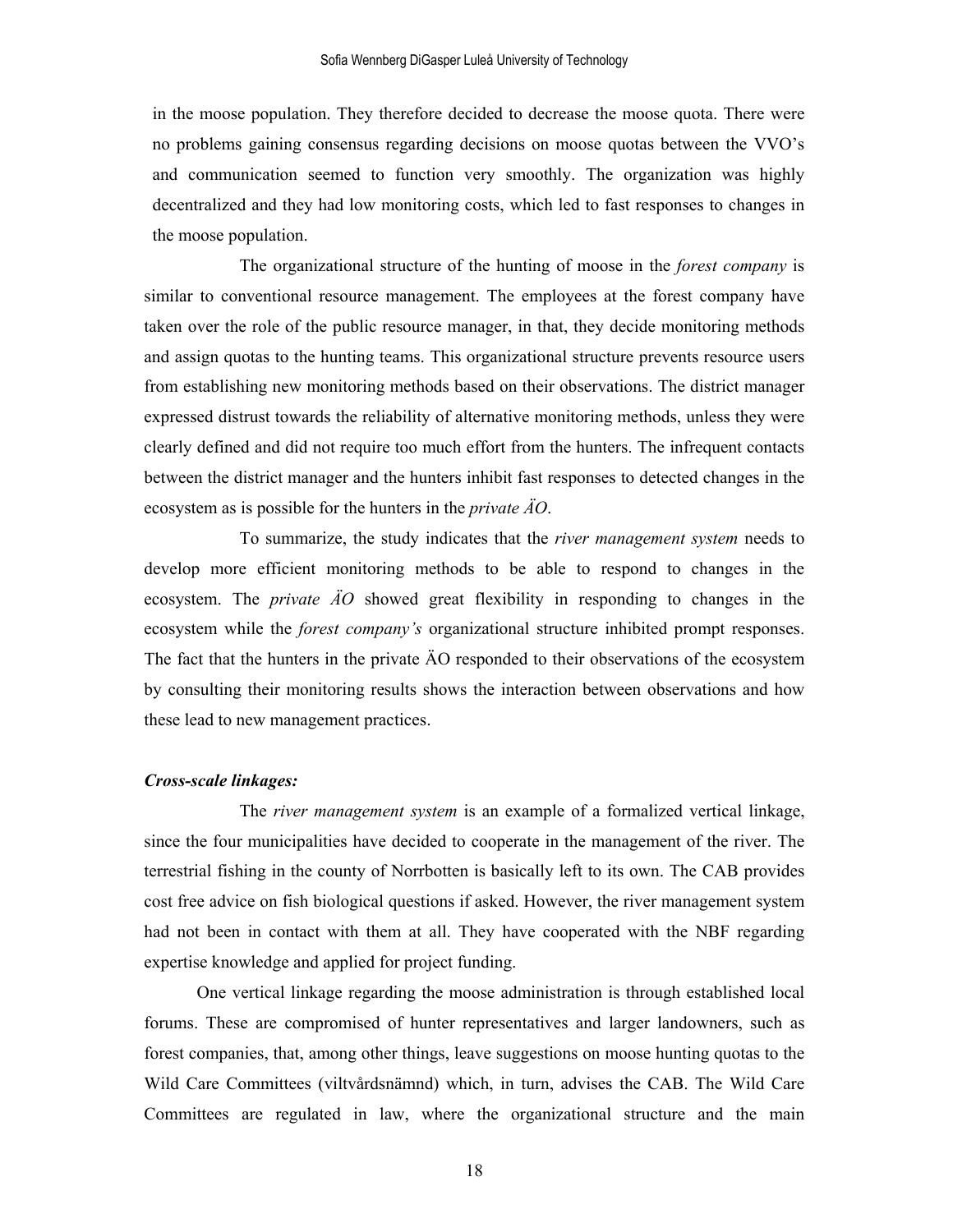assignments are stipulated (Fransson 2003). Both the chairman of the *private ÄO* and the forest manager at the *forest company* considered it extremely decisive to participate in the local forums, in order to coordinate hunting in a district. They both claimed this gave a better overview of the status of the moose population in the hunting district. This is an example of scaling up ecological information. The moose population estimates in the ÄO are scaled up to the hunting district level. This kind of information exchange is critical when there are local systems, since it allows for a "bigger" picture of the situation (Murphree 2000; Wilson et al. 1999).

The chairman of the *private ÄO* also said that their way of monitoring the moose population by counting calves had been adopted by other ÄOs through the local forum. This is an example of how innovations in a local system can be spread through a vertical linkage to other local systems (Pinkerton 1999).

The hunting team leader stated that the only contact their team had with the district manager was at the yearly meeting with all the hunting teams and the district manager.

There are also horizontal linkages between the moose management systems and the public authorities. There are fairly regular contacts with the CAB since each ÄO has to hand in a management plan stating the moose quota. However the ÄO is at liberty to change the shooting numbers by as much as -/+ 20%. The plans need to be revised every few years and alterations in the area or in the shooting numbers have to be reported to the CAB.

To summarize, the study indicates that, in contrast to the other cases at the *forest company*, it is not the resource users who are involved in any cross-scale linkages, only employees. As opposed to the representatives of the other two management systems, the *forest company* does not have any obligations to convey information to the resource users. According to the hunting team leader they did not have any contact with other organizations. Therefore, this management system does not display cross-scale linkages, even though information regarding the moose population is linked both vertically and horizontally.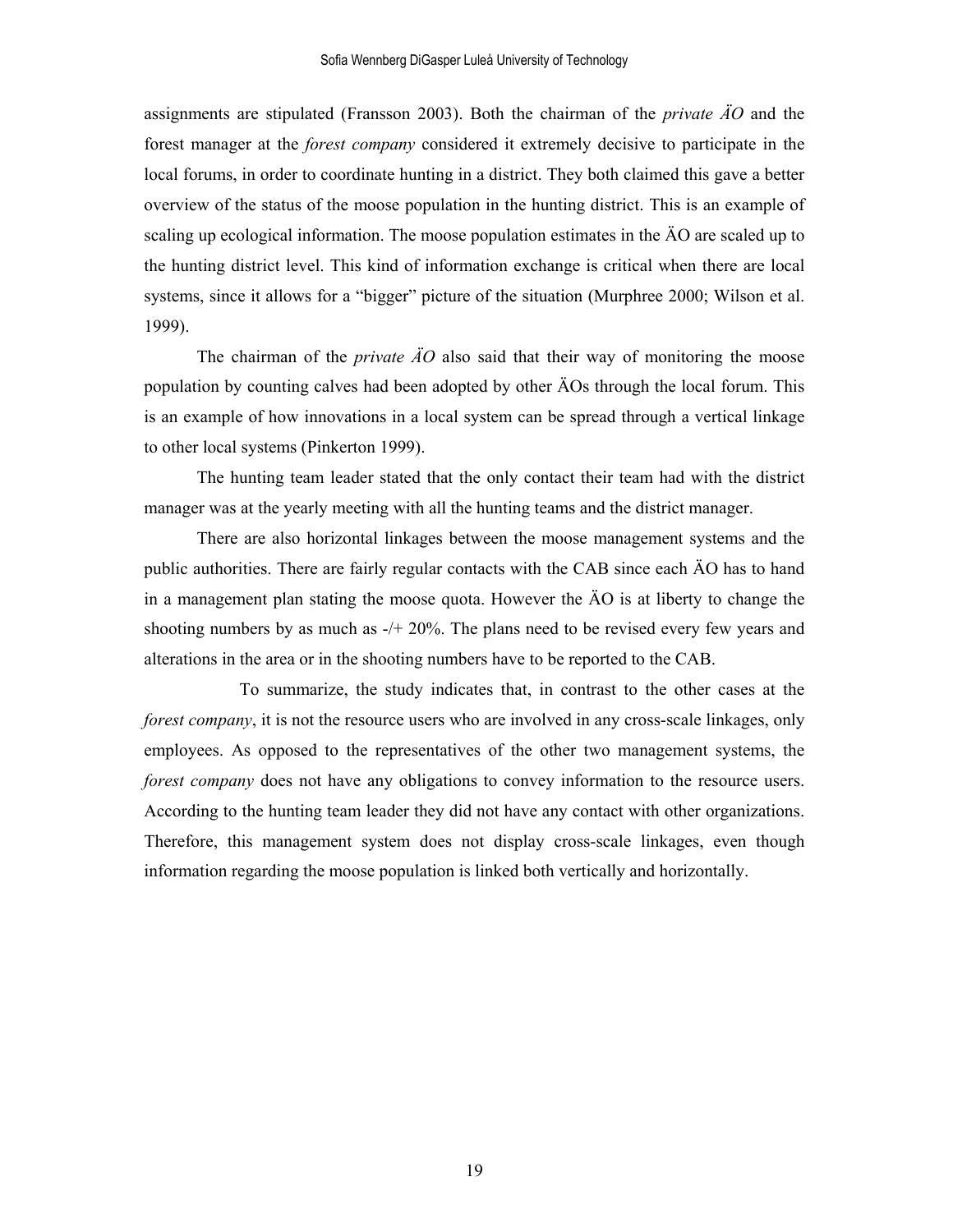## *Summary of results:*

In Table 2, the findings in terms of adaptive management features found in each of the cases are summarized.

|                         | Local      | Ecosystem      | Learning       | Experiments    | Monitoring     | Responses<br>to | Cross-         |
|-------------------------|------------|----------------|----------------|----------------|----------------|-----------------|----------------|
|                         | Ecological | Management     |                |                |                | environmental   | scale          |
|                         | knowledge  |                |                |                |                | feedbacks       | linkages       |
| River<br>organization   | Yes        | Yes            | Yes            | Yes            | Yes            | No              | Yes            |
| Private AO              | Yes        | N <sub>0</sub> | Yes            | Yes            | Yes            | Yes             | Yes            |
| Forest<br>company<br>ÄO | Yes        | N <sub>0</sub> | N <sub>0</sub> | N <sub>0</sub> | N <sub>0</sub> | N <sub>0</sub>  | N <sub>o</sub> |

Table 2. Adaptive management features found in case studies

As is apparent in Table 2, there are clearly more adaptive management features prevalent in the *river management system* and the *private ÄO* than in the *forest company ÄOs*. The forest company excludes resource users and this, in practice, entails that their management practices are not adaptive as the concept is understood with reference to the adaptive management theoretical framework. The *private ÄO* illustrates the theoretical ideas of a well functioning local system exhibiting adaptive features. This also applies to the *river management system*. For example, they conduct experiments, monitor and refine their methods, and continuously learn more about the ecosystem. In other words they exhibit many features of the "positive adaptive management cycle" which are believed to be interrelated and interdependent. One difficulty is how to estimate the relative extent of resource users' ecological knowledge and how it is related to other features of the "positive adaptive management cycle". It can be assumed that almost all resource users have some local ecological knowledge, but also how "old" the system is has to be taken into consideration. If for example, an ÄO is newly established it requires time before resource users gain local ecological knowledge from monitoring, experiments and collective learning.

Another important aspect is the "positive adaptive management cycle" has to include more than just a few resource users. As Adger states, "… it is important to note that, because of its institutional context, social resilience is defined at the community level rather than being a phenomenon pertaining to individuals. Hence, it is related to the social capital of societies and communities" (Adger 2000:349). How many people in a community need to be engaged in the management of the ecosystem and have ecological knowledge in order for the *community* to be socially resilient? This is a challenging research question very relevant to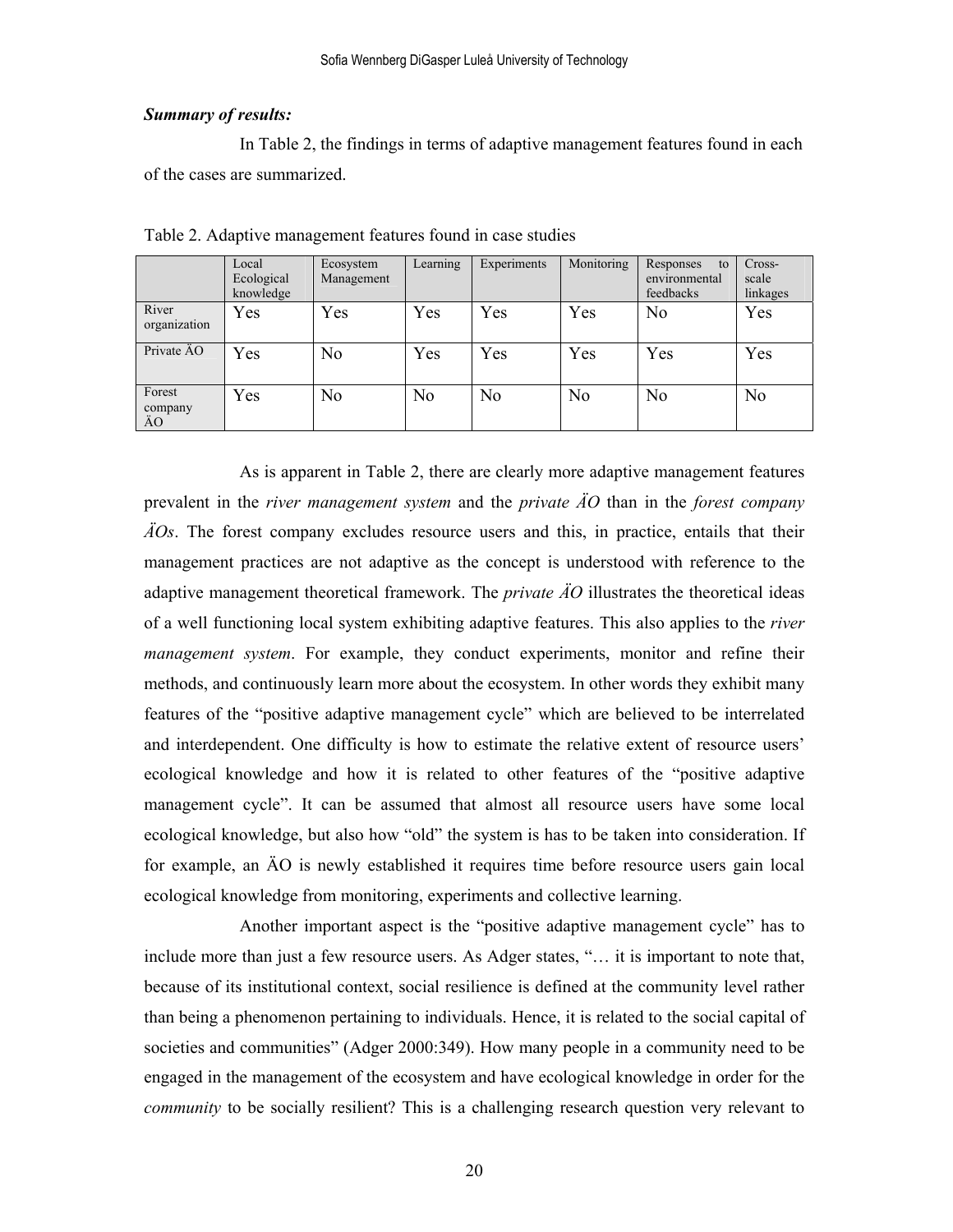the adaptive management approach. This aspect is critical since a system depending on a few key persons can not be classified as socially resilient however the difficult question is to define when the social system can be considered resilient. This issue is pertinent when resource users do not depend on the resource for their livelihood. Local resource systems, in for example, in developing countries, or of a historical continuity, should have a greater potential to engage more than a few key persons in the management of the ecosystems in difference, to resource systems, where the resource use is more or less a "hobby". The chairman of the private ÄO seemed to play a key role in establishing an adaptive management system however he said that the general interest for management issues had increased among the hunters due to the establishment of the ÄO. He also stated that he believed there were persons ready to take on his role if he decided to "step down".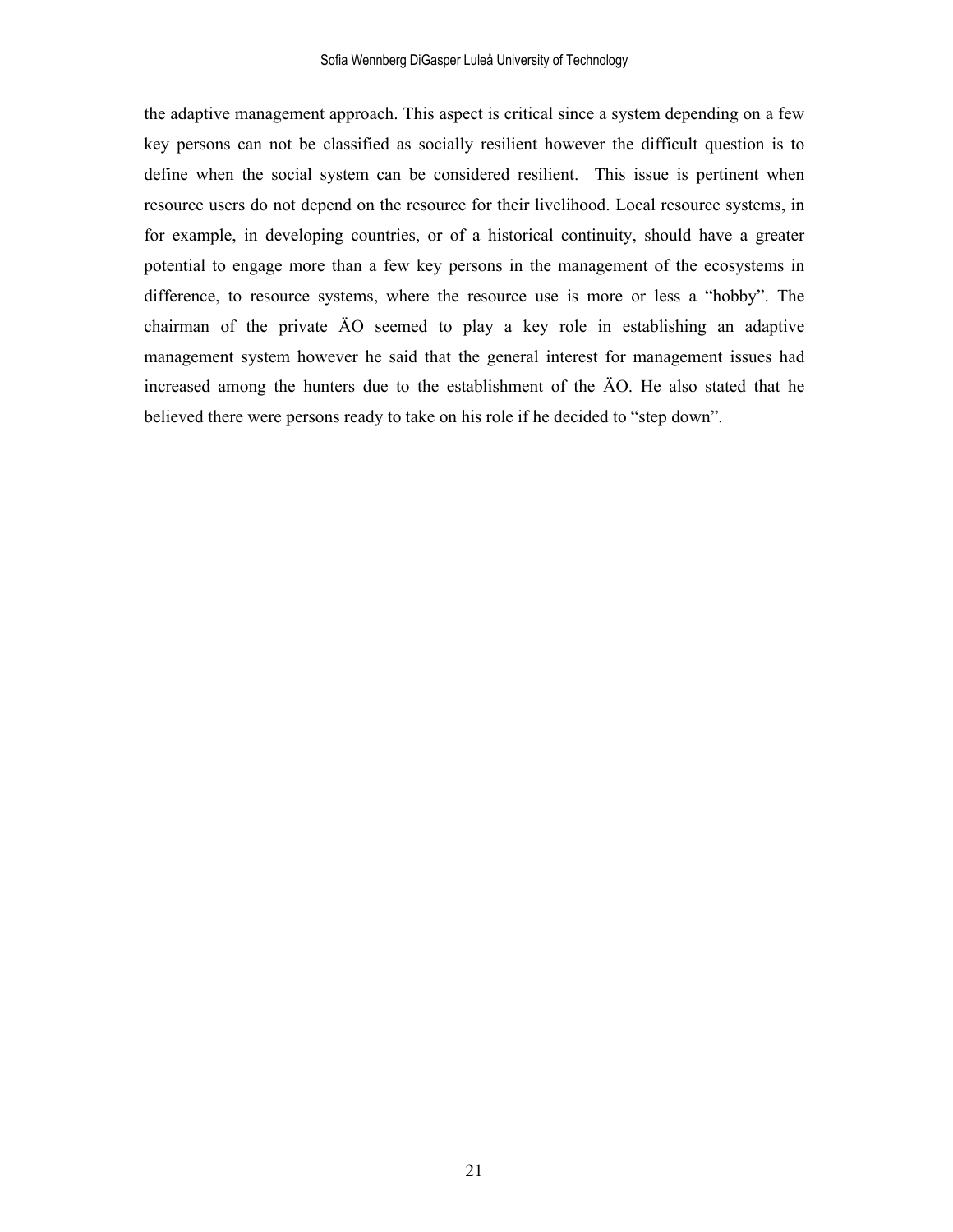### *Analysis:*

Clearly, there are adaptive management systems in place regarding both terrestrial fish and moose. One aspect to keep in mind is the time it takes for adaptive systems to be established. The cycle has to be repeated continuously in order to contribute to increased local ecological knowledge. For example, the hunters in the private ÄO established the ÄO in 1994 and gained increased management rights. So, the question of interest is how adaptive can a management system become in 10 years? As mentioned previously the Swedish government has devolved management rights and deregulated moose and fish management policies however this has not been accompanied with a restructuring of the public authorities responsible for moose and fish management. For example, the river management system was loosely linked to the public authorities and the linkages were created on the initiative of the river management system and not the official authorities. In other words there is a lot the government could do to facilitate local resource systems that have gained increased management rights to become more adaptive, such as, provide scientific information and provide conflict arenas. The fish biologist at the interest organization stated that financial aid and information was needed in order for more people to become engaged in the management of terrestrial fish but that there already was a great interest and willingness to spend time on fish management.

Why are there differences in the presence of adaptive features between the three management systems? The legal framework for the management rights of fish respectively moose was similar for property rights owner and persons leasing rights to use the resources. Perhaps the difference can be explained by the major interests of the property rights owners and eventual conflicts between property owners and resource users.

22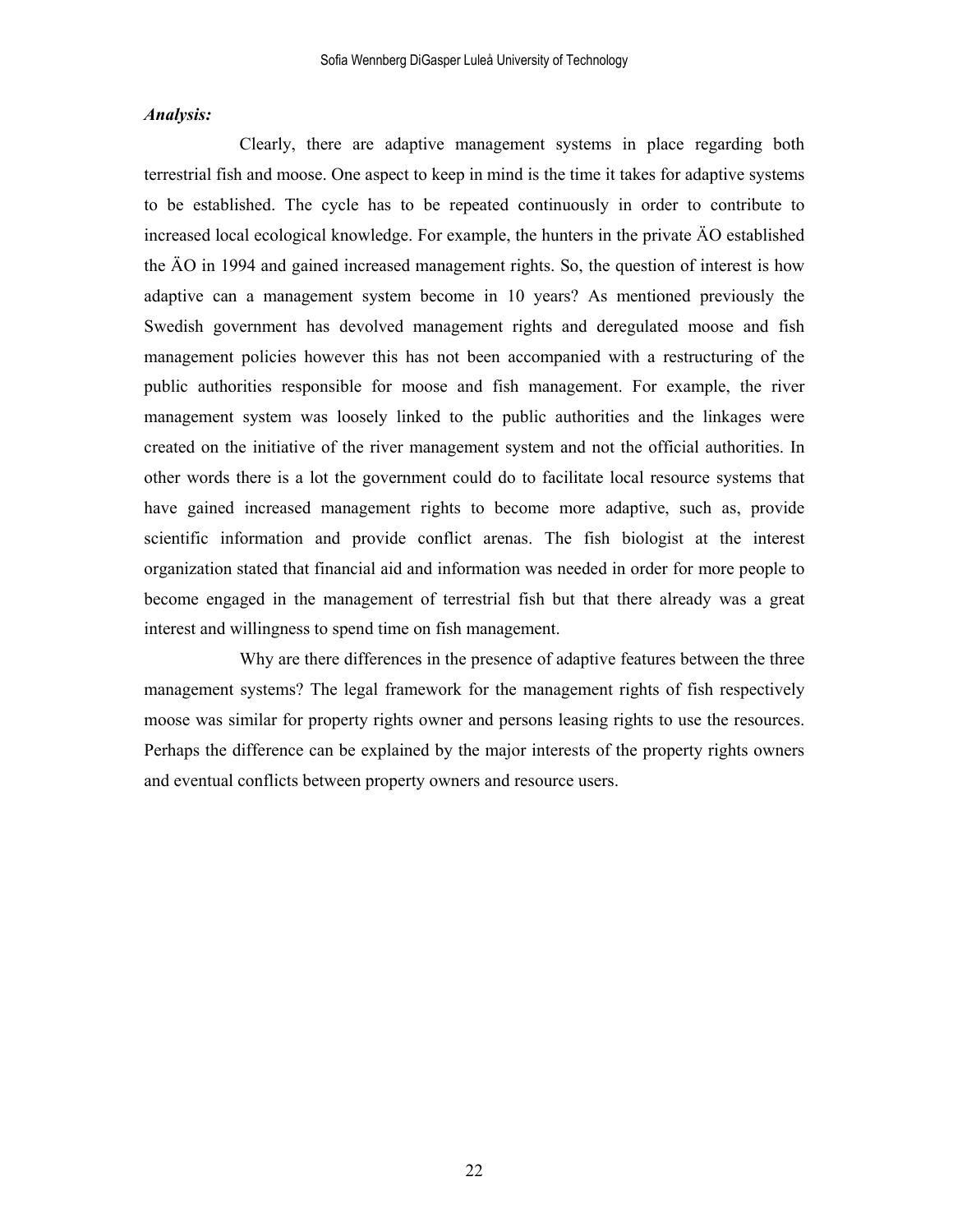## *Conflicts:*

There is a great conflict of interests regarding the size of the moose population between the forest industry and the hunters and it is severe since neither of the parties has to bear the entire cost for their stands (interview 7). This is particularly true for hunters leasing rights since they do not have to bear any of the economical losses associated with large moose populations as landowners do. The landowners, on the other hand, do not have any incentives to keep moose populations since it is a significant this has entailed a shift in power between hunters and forest companies. financial lost. Since property holders have gained increased management rights over moose,

The *forest company's* influence over the moose population has increased during the last decades, first, through the establishment of local forums and secondly, by the possibility to establish ÄOs. The CAB considers the local forums to have been successfully administered at low costs by the SHA in Norrbotten County (Länsstyrelsen 2003a:7-8). The SHA in Norrbotten County is negative to this reform and have not invited forest companies to all local forums according to the forest manager. The need to coordinate and increase the representation of the landowners was argued in the bill promoting the formation of local forums (Prop. 1986/87). In addition, the establishment of ÄOs has meant that the forest companies can decide moose quotas during a hunting season.

Both the forest manager and the district managers wanted control over monitoring methods, although they were not opposed to assistance from hunters. Since the decisions on moose quotas are based on results from monitoring efforts, this is one way to ensure control over allocation decisions. Forest companies wish to protect their assets, which are the forest and have gained extended rights to do so. Therefore it is unlikely they will relinquish this power voluntarily. In addition, the abolishment of land leases also increased the forest company's control over moose management at the cost of general dissatisfaction of the hunters. However, the situation differs in the *private ÄO*.

The chairman stated that the greatest benefit with the ÄO (älgskötselområde, moose management area) was that decisions were made by hunters and not the CAB. Even though the three VVOs (viltvårdsområden, game management area) have established an ÄO, this has not entailed a transfer of management rights to the ÄO council, since it only has administrative assignments. The individual property holders of the ÄO own various sized properties, the chairman stated that there were divergent views as to how many moose should be kept on their common property. The landowners with larger properties have a greater forestry interest compared to landowners with smaller properties. He said that it never turned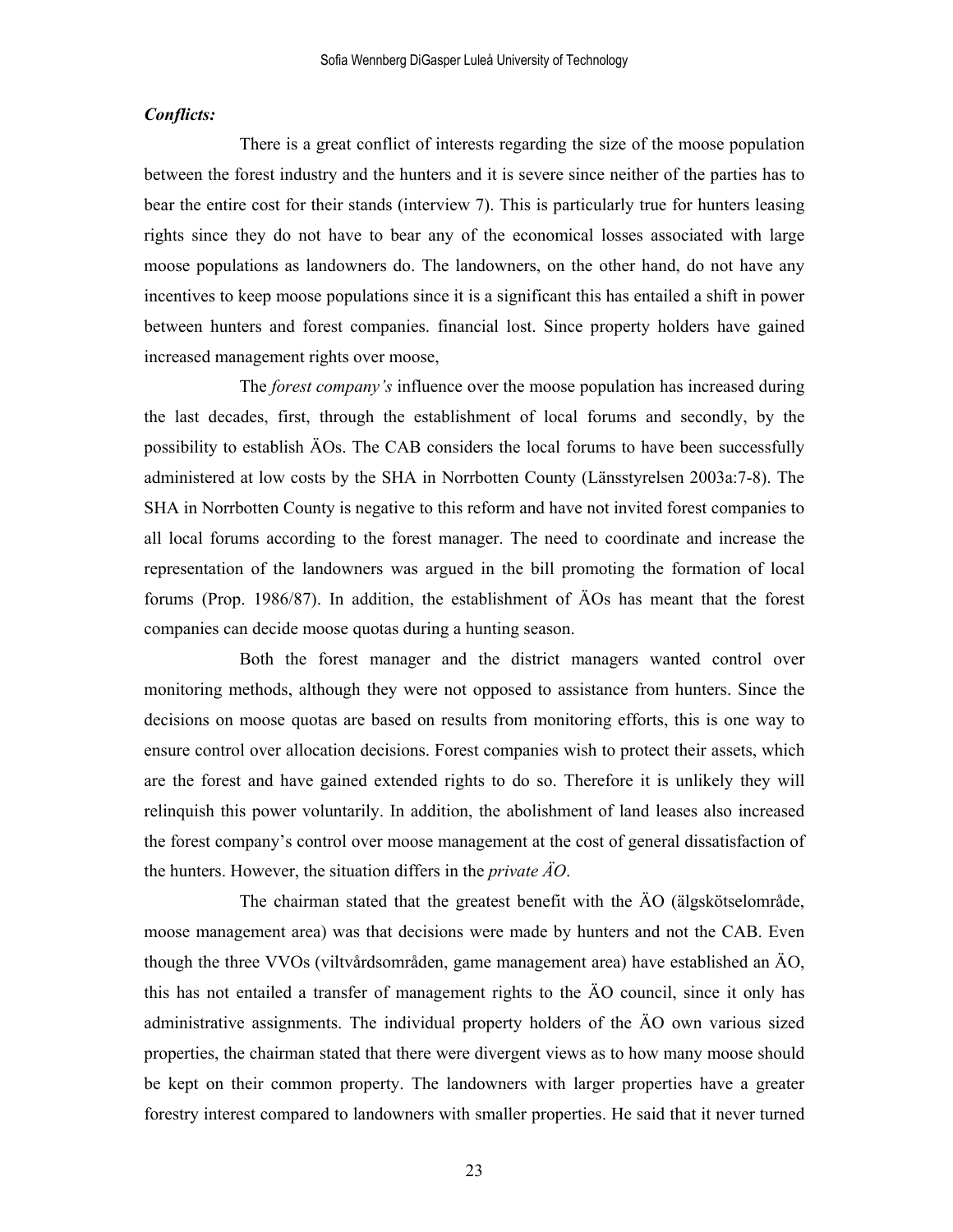into an open conflict since they discussed this issue frequently. In difference to the conflict of interests between hunters leasing rights from the forest company this conflict is not severe, since the people that make decisions have to bear the costs and usually have an interest in both hunting and forestry. The conflict that exists between property owners can be handled efficiently due to the direct communication between the actors and their desire to cooperate.

There are no conflicts of interests between resource users and property rights holders in the *river management system* since healthy fish populations does not cause anyone any financial losses, rather there is a potential for future incomes in form of tourism.

The pilot study indicates that when a conflict is present between resource users and property holders it inhibits the establishment of adaptive management systems. Due to the interest of the *forest company* to control monitoring methods and harvesting strategies, it becomes impossible for resource users to establish a "positive adaptive management cycle" of monitoring, experimenting, responding to changes and refining monitoring methods while simultaneously learn more about the ecosystem properties. This show, the complexity in establishing appropriate institutional framework since not only property rights are of importance, but also the main interests of the actors be it forestry or something else.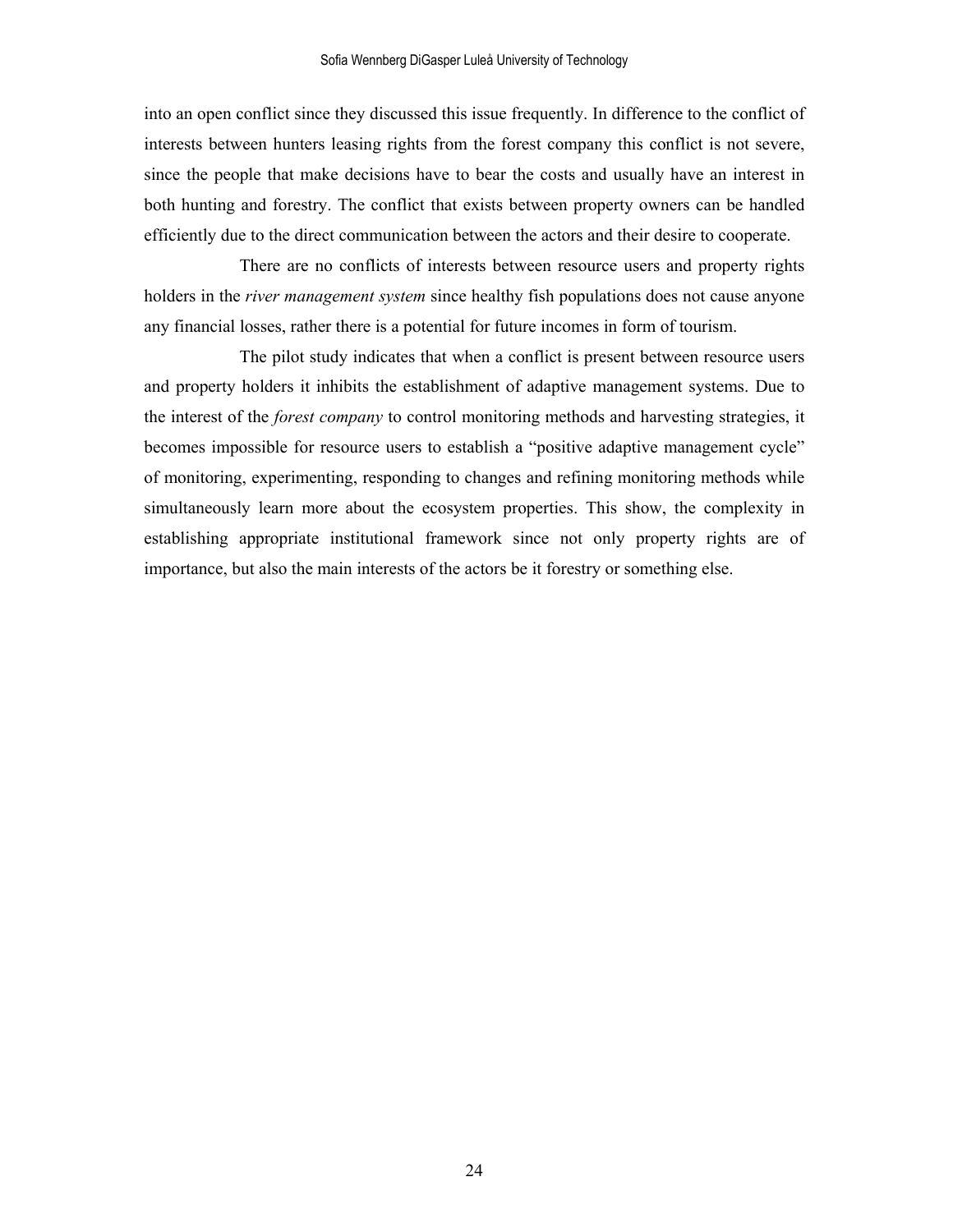## *Discussion:*

During the last decades the Swedish authorities have taken steps towards reconstructing a top down system to a bottom up system where local resource users and property owners are expected to take responsibility for moose and fish management (Prop. 1980/81: 153 & Prop. 1991/92:.9). These measures have entailed increased management rights and deregulation of fish and moose policies. A prerequisite for local adaptive systems is extensive management rights in order for local resource users to be able to establish adaptive institutions.

Ostrom asserts that ideal conditions for successful governance of CPR's are diminishing (Dietz, Ostrom, and Stern 2003), however, perhaps an increased interest in a certain resources might mitigate this trend. As this study indicates, fishermen seem willing to spend time and effort at establishing institutions that are adaptive in order to ensure sustainable resource use. The river representative and the fish biologists at the municipality and the interest organization stated that a new generation had a fundamentally different view of fish as a resource (interview 5  $\&$  6). The respondents argued that the older generation views fish in terms of a food product, while the newer generation, in part, values it as a hobby exercised through sport fishing, but also as a tourist potential. This possible shift in value among resource users can affect the management of the resource significantly, even though there are no changes in formal rules. The river representative stated that the younger generation was willing to spend much more time and effort in trying to ensure sustainable use of the resource. The fish biologist at the interest organization said that many of the fishermen had extensive biological knowledge and had had jobs relating to this field for example as fishing guides (Interview 6). The high level of engagement is demonstrated by the actions taken by the sports fishermen whether engaged in the or in sport fishing clubs. Regarding the restoration of healthy fish populations or ensuring healthy ecosystems in streams and lakes there is no immediate conflict of interest, as is the case with moose. Perhaps one can expect adaptive systems, when there is a great interest for the resource and no conflicts of interests.

However, it is important to keep in mind that it takes time to create adaptive institutions and these can not be expected to come into place overnight. An interesting research question is what institutional prerequisites are necessary in order for local systems to become more adaptive? What makes resource users take collective action to establish adaptive institutions in particular, when they are not dependent on the resource for their livelihood? "Resource users will devise new institutions for managing that resource or change existing rules governing its use when the perceived benefits of the change in rules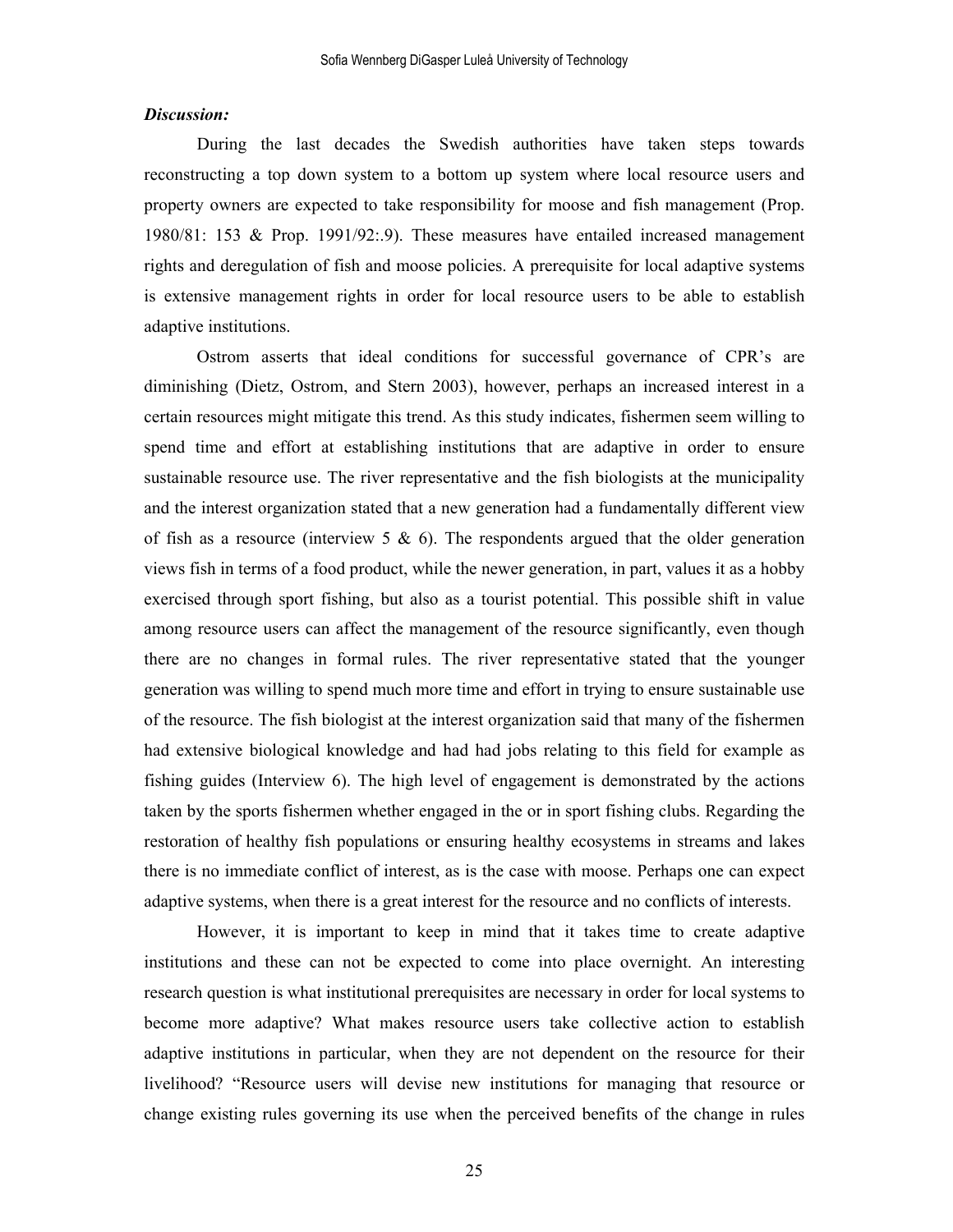exceed the costs associated with creating rules and with the change of the resource use pattern" (Dolsak and Ostrom 2003).

If, as this study indicates, property rights and conflicts of interests are decisive factors, these need to be taken into account when policies are proposed in order to implement adaptive management. Property rights determine the room local resource users have in managing resources. Therefore, it is important to investigate the property rights structure in detail. However, even this is not sufficient, since conflicts of interests can reinforce or deter local resource users' attempts to establish adaptive institutions. As became prevalent in the pilot case study, the hunters leasing rights will probably not gain management rights since the forest company will protect their assets and this includes control over management decisions. No matter how much sense a management approach makes, such as adaptive management, the conditions for it have to be analyzed. As Dolsak and Ostrom point out, existing institutions can be made more efficient, however new management systems will never be implemented in a vacuum (Dolsak and Ostrom 2003).

Is the adaptive management approach as suggested by Holling, Gunderson, Carpenter and Lee, among others, more appropriate for management systems that exhibit top down features, and are unlikely to change due to the interests of, for example, the property rights holder? Could large-scale adaptive experiments regarding issues such as monitoring methods be utilized to enhance the adaptive capacities of top down management systems? Perhaps authorities, such as, the Swedish, should find out if there are local adaptive systems on a larger scale and, if so, support these financially and by expertise knowledge. However, authorities might also consider developing monitoring and harvesting strategies by conducting large scale adaptive experiments and convey this information to management systems exhibiting top down features in order to increase their adaptivness.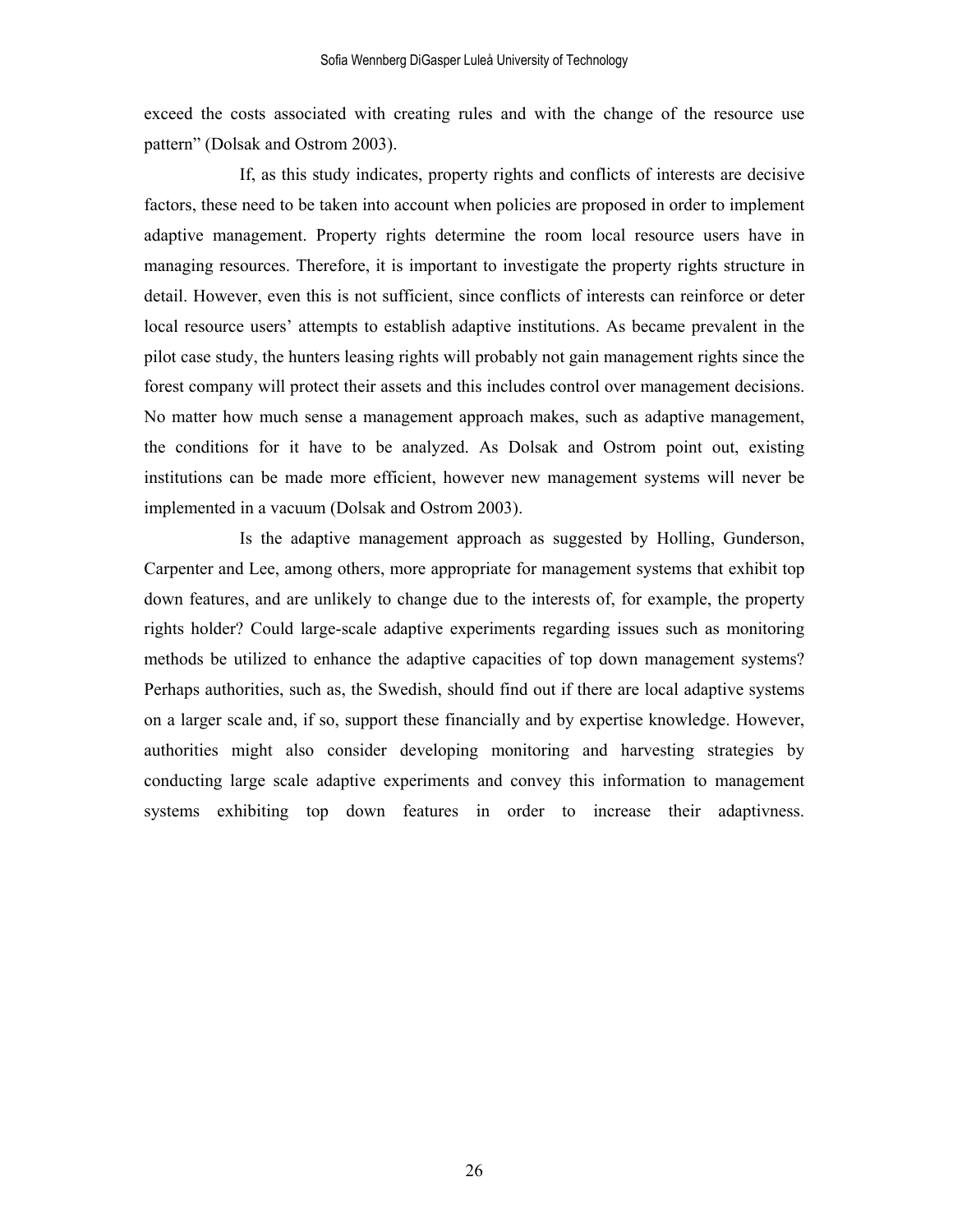## **List of references:**

Adger, N. 2003. Building Resilience to Promote Sustainability. *IHDP Newsletter* 2/2003.

- Adger, W. N. 2000. Social and ecological resilience: are they related? *Progress in Human Geography* 24 (3):347-364.
- Berkes, F. 2002. Cross-Scale Institutional Linkages: Perspectives from the Bottom Up. In *The Drama of the Commons*, edited by E. e. a. Ostrom. Washington, D.C.: National Academy Press.
- Berkes, F. 2003. Introduction. In *Navigating Social-Ecological Systems: Building Resilience for Complexity and Change*, edited by F. Berkes, J. Colding and C. Folke. Cambridge: Cambridge University Press.
- Berkes, F. 1998. Indigenous knowledge and resource management systems. In *Linking Social and Ecological Systems: Management Practices and Social Mechanisms for Building Resilience*, edited by F. Berkes and C. Folke. Cambridge: Cambridge University Press.
- Berkes, F. July 2003. Can Cross-Scale Linkages Increase the Resilience of Social-Ecological Systems? Paper read at RCSD International Conference, Politics of the Commons, at Chiang Mai.
- Berkes, F., and C. Folke. 1998. Linking social and ecological systems for resilience and sustainability. In *Linking Social and Ecological Systems: Management Practices and Social Mechanisms for Building Resilience*, edited by F. Berkes and C. Folke. Cambridge: Cambridge University Press.
- Carlsson, L. 2003. The strategy of the commons: history and property rights in central Sweden. In *Navigating Social-Ecological Systems. Building Resilience for Complexity and Change.*, edited by F. Berkes, J. Colding and C. Folke. Cambridge: Cambridge University Press.
- Cash, D. W., and S. C. Moser. 2000. Linking global and local scales: designing dynamic assessment and management processes. *Global Environmental Change-Human and Policy Dimensions* 10 (2):109-120.
- Davidson-Hunt, I. J., and F. Berkes. 2003. Nature and society through the lens of resilience. In *Navigating Social-Ecological Systems: Building Resilience for Complexity and Change*, edited by F. Berkes, J. Colding and C. Folke. Cambridge: Cambridge University Press.
- Dietz, T., E. Ostrom, and P. C. Stern. 2003. The struggle to govern the commons. *Science* 302 (5652):1907-1912.
- Dolsak, N., and E. Ostrom. 2003. The Challenges of the Commons. In *The commons in the new millennium: challenges and adaptation*, edited by N. Dolsak and E. Ostrom. Cambridge, Mass.: MIT Press.
- Feeny, D., F. Berkes, B.J. McCay, and J.M. Acheson. 1990. The Tragedy of the Commons: Twenty-Two Years Later. *Human Ecology* 18 (1):1-17.
- Folke, C, J Colding, and F Berkes. 2003. Synthesis: building resilience and adaptive capacity in social-ecological systems. In *Navigating Social-Ecological Systems: Building Resilience for Complexity and Change*, edited by C. Folke, J. Colding and F. Berkes. Cambridge: Cambridge University Press.
- Folke, C., et al. 2002. *Resilience and Sustainable Development: Building Adaptive Capacity in a World of Transformation*. Stockholm: Edita Nordstedts Tryckeri AB.
- Fransson, J. 2003. Viltförvaltning precisering av Svenska Jägareförbundets allmänna uppdrag: Jo 2003/220.
- Gunderson, L. 1998. Panel discussion. Paper read at Proceedings of the 1998 Provincial Science Forum, at Ontario.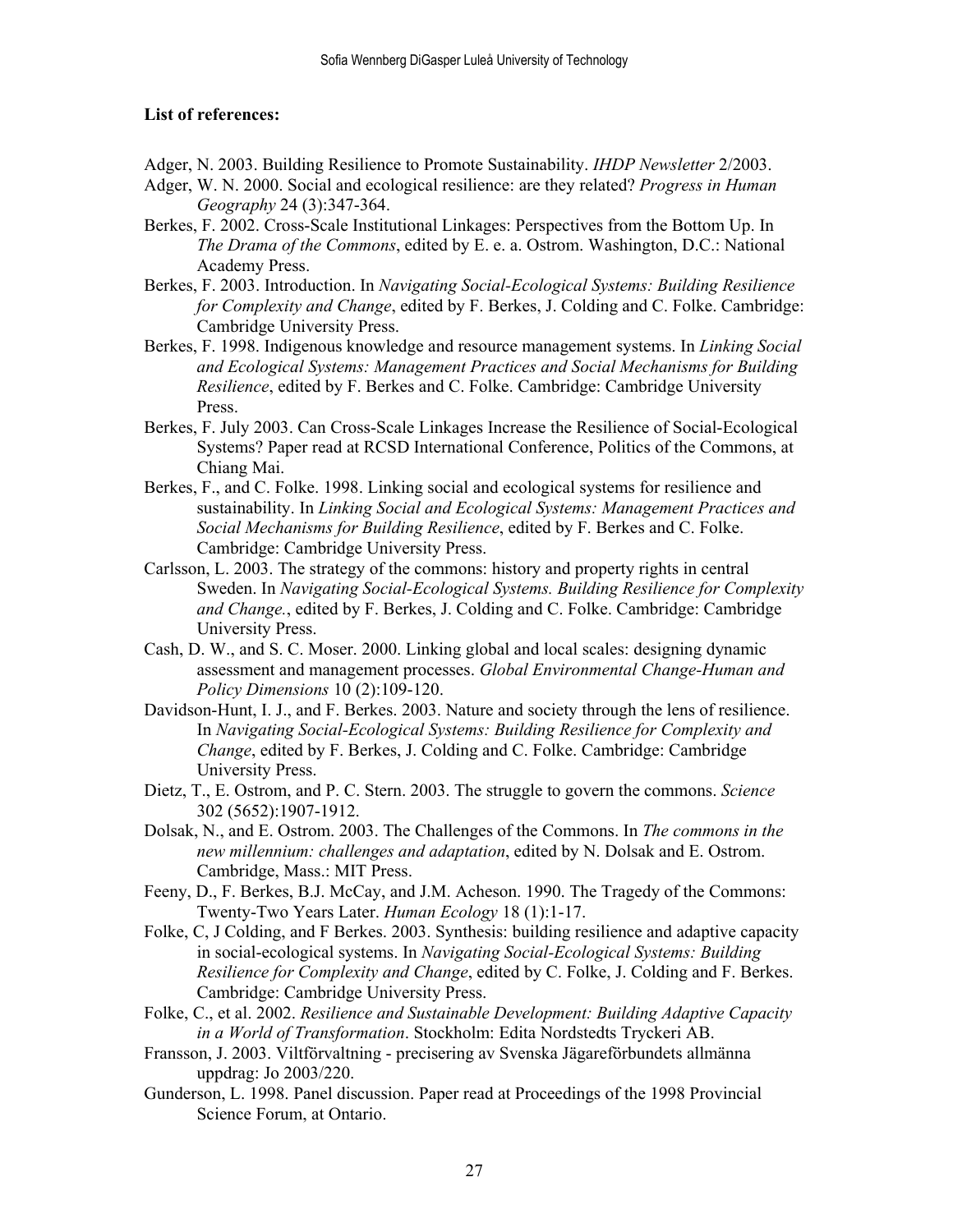- Gunderson, L. H., C. S. Holling, and S. S. Light. 1995. *Barriers and bridges to the renewal of ecosystems and institutions*. New York, N.Y.: Columbia University Press.
- Hanna, S., and M. Munasinghe. 1995. *Property rights and the environment social and ecological issues*. Washington, D.C.: Beijer International Institute of Ecological Economics and the World Bank.
- Holling, C. S., F Berkes, and C Folke. 1998. Science, sustainability and resource management. In *Linking Social and Ecological Systems: Management Practices and Social Mechanisms for Building Resilience*, edited by F. Berkes and C. Folke. Cambridge: Cambridge University Press.
- Johnson, F. 1999. Expectation and Surprise in the Adaptive Management of Waterfowl Harvests. Paper read at In Adaptive Management Forum: Linking Management and Science to Achieve Ecological Sustainability. Proceedings of the 1998 Provincial Science Forum., at Ontario.
- Lee, K. 1993. *Compass and Gyroscope. Integrating Science and Politics for the Environment*. Washington: Island Press.
- Lee, K. 1999. Apprising Adaptive Management. *Conservation Ecology [online]* 3 (2).
- Low, B., E Ostrom, C. P. Simon, and J. Wilson. 2003. Redundancy and diversity: do they influence optimal management? In *Navigating Social-Ecological Systems: Building Resilience for Complexity and Change*, edited by F. Berkes, J. Colding and C. Folke. Cambridge: Cambridge University Press.
- Murphree, M.W. 2000. Boundaries and Borders: The Question of Scale in the Theory and Practice of Common Property Management. Paper read at Eight Biennial Conference of the International Association for the Study of Common Property (IASCP), May 31- June 4, 2000, at Bloomington, Indiana, U.S.A.
- Olsson, P., C Folke, and F Berkes. 2003. Adaptive Co-management for Building Resilience in Social-Ecological Systems. In *Building Capacity for Resilience in Social-Ecological Systems*. Stockholm: Stockholm University.
- Olsson, P., and C. Folke. 2001. Local ecological knowledge and institutional dynamics for ecosystem management: A study of Lake Racken Watershed, Sweden. *Ecosystems* 4 (2):85-104.
- Olsson, P., T. Hahn, and C Folke. 2003. Social-Ecological Transformations for Ecosystem Management: The Development of Adaptive Co-management of a Wetland Landscape in Southern Sweden. In *Building Capacity for Resilience in Social-Ecological Systems*. Stockholm: Stockholm University.
- Ostrom, E. 1990. *Governing the commons : the evolution of institutions for collective action*, *The political economy of institutions and decisions,*. Cambridge: Cambridge Univ. Press.
- Ostrom, E., and E. Schlager. 1996. The Formation of Property Rights. In *Rights to Nature Ecological, Economic, Cultural, and Political Principles of Institutions for the Environment*, edited by S. Hanna, Folke, C., Mäler, K-G. Washington, DC: Island Press.
- Pinkerton, E. 1999. Factors in Overcoming Barriers to Implementing Co-management in British Columbia Salmon Fisheries. *Conservation Ecology [online]* 3 (2).
- Röling, N., and J. Jiggins. 1998. The ecological knowledge system. In *Facilitating sustainable agriculture : participatory learning and adaptive management in times of environmental uncertainty*. Cambridge: Cambridge University Press.
- Walters, C. 1997. Challenges in adaptive management of riparian and coastal ecosystems. *Conservation Ecology [online]* 1 (2).
- Wilson, J., B. Low, R. Costanza, and E. Ostrom. 1999. Scale misperceptions and the spatial dynamics of a social-ecological system. *Ecological Economics* 31 (2):243-257.